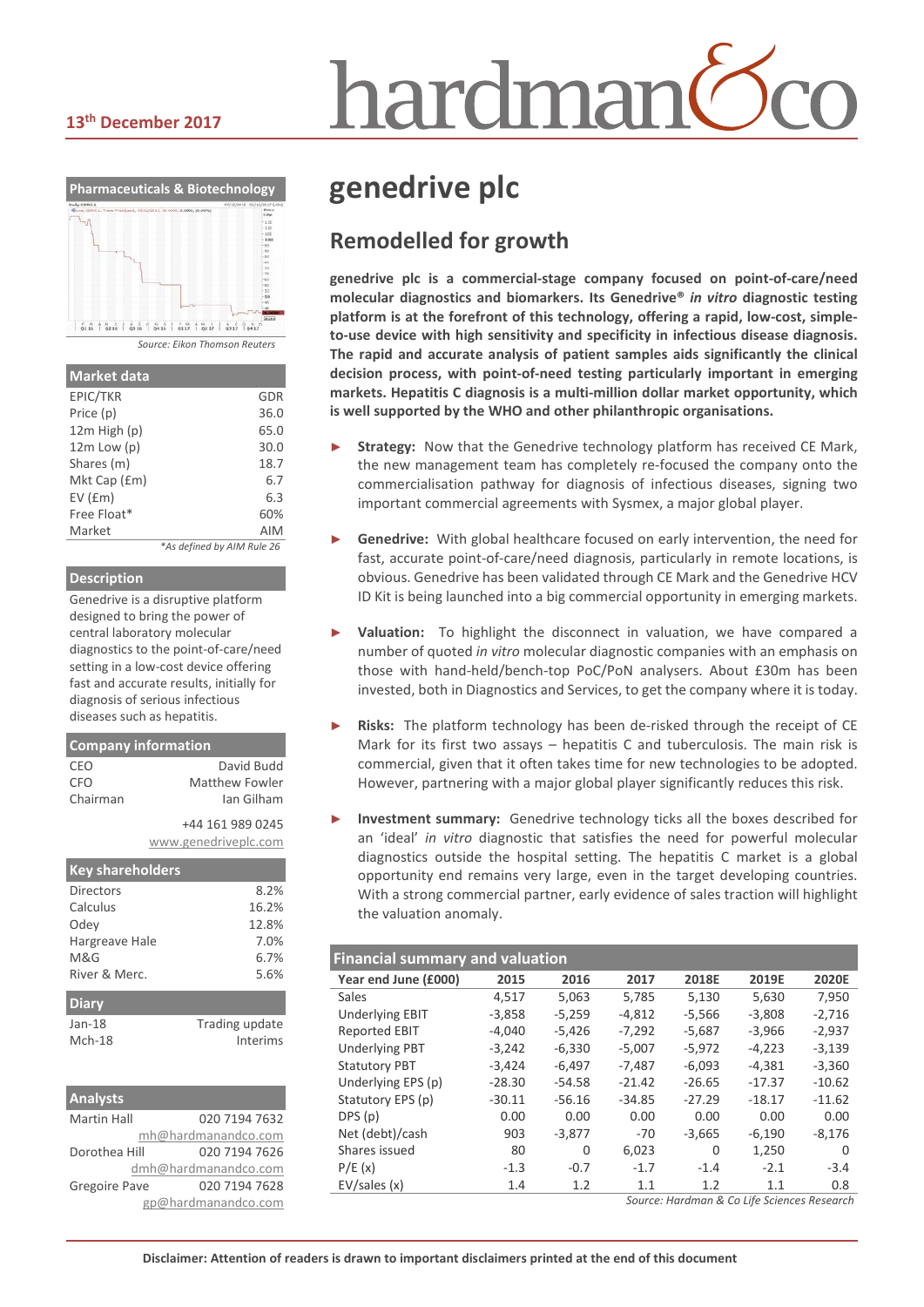## **Table of contents**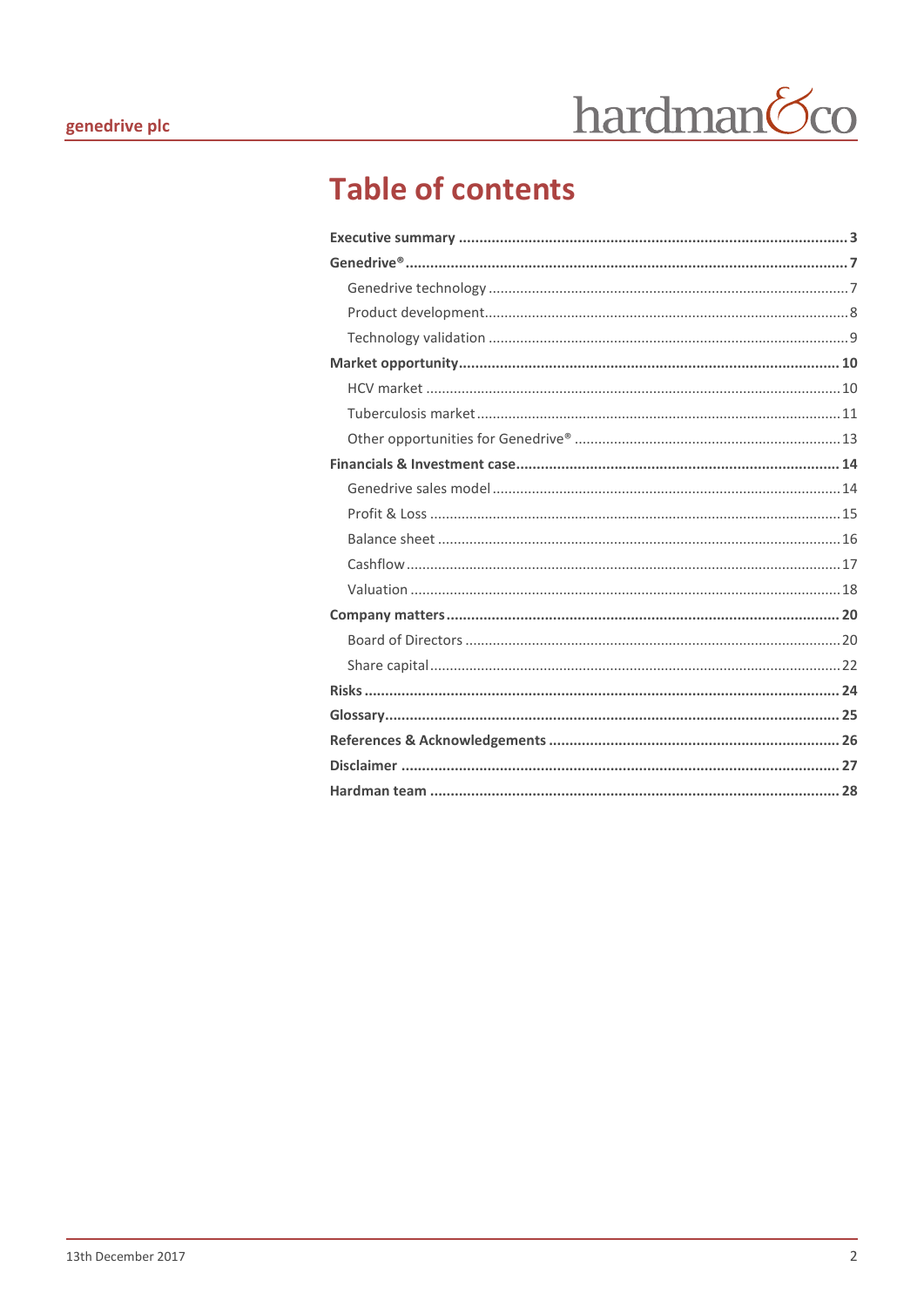*The new management team has fully remodelled the strategy to take advantage of its leading position in Point-of-Care (PoC)/Point-of-Need (PoN) molecular diagnostics*

*Traditional antibody tests are effective but cannot distinguish between active or previous infections…*

*…PCR-based molecular diagnostics are more accurate and address this issue…* 

*…but need to be performed in a large laboratory*

*Genedrive is a fast, accurate, affordable PCR-based test that can be used at the point-of-care…*

*…and allow immediate treatment decisions*

*Genedrive is a cost-effective alternative that can be use in remote locations and takes just 50-90 minutes to get an accurate result*

## <span id="page-2-0"></span>**Executive summary**

#### **Background**

genedrive plc (formerly Epistem) was founded in 2000 by Professor Potten and Dr Booth following several decades of research in to epithelial stem cell biology at the University of Manchester. It originally focused on facilitating advances in medicine through provision of personalised biotechnology services and innovative products. Now, genedrive plc is entering a new era by addressing diagnostic shortfalls, mostly in emerging markets, through development of fast and sensitive diagnostic assays for infectious diseases using its proprietary DNA testing platform, Genedrive®. The company floated on AIM in April 2007 and has its main facility in the UK; it employs around 80 people. Following a capital increase in July 2016, the new management team has fully remodelled its strategy to take advantage of its leading position in Point-of-Care (PoC)/Point-of-Need (PoN) molecular diagnostics and changed its name to genedrive plc.

hardman

#### **Point-of-Care/Point-of-Need molecular diagnostic tests**

The current procedure for ascertaining if a patient has an infectious disease is to take a sample, usually blood or sputum, and test whether it contains antibodies against the pathogen *via* serological assays. Samples are generally analysed in central laboratories, with results hours to days later. Often, tests cannot distinguish among antibodies from active and previous infections, and overall, although these tests are relatively cheap to perform, such a process can be impractical or unavailable in remote locations where such diseases are common.

An alternative is molecular diagnostic tests. For example, the polymerase chain reaction (PCR) can be used to detect pathogen DNA, rather than relying on patients' antibodies. PCR tests are accurate, can be performed relatively quickly, and there are few false positives. In addition, by monitoring the amount of pathogen DNA in the blood, these tests can determine the effectiveness of treatment over time. As such, they represent an ideal test; however, the challenge is to adapt them from those implemented in large, central laboratories to portable devices for use by nonexperts in remote locations.

There is increasing need for a goal-orientated approach to address the so-called 'treatment-gap' for infectious diseases. As outlined by the Association of Public Health Laboratories (APHL) in the US, testing should not only focus on confirmatory tests, but should also facilitate immediate treatment decisions during a patient's first clinical encounter, in order to minimise return visits. The demand for both diagnosis and treatment in an ASSURED (Affordable, Sensitive, Specific, User-friendly, Rapid, Robust, Equipment-free, and Deliverable) manner is where the global market opportunity for portable molecular diagnostics lies.

#### **Genedrive® technology**

Genedrive is a rapid point-of-care molecular testing platform designed for accurate diagnosis of infectious diseases, patient stratification, and other molecular diagnostic applications. Suitable for operation in PoC/PoN settings by those with minimal training, the simple-to-use handheld device provides diagnosis of certain diseases from a body fluid sample in approximately 50-90 minutes. As such, it ticks most of the boxes described in the APHL definition of an 'ideal' test. Targeted at small and medium-sized clinical laboratories in emerging markets, Genedrive has been designed to overcome potential environmental and technical setbacks encountered in some locations.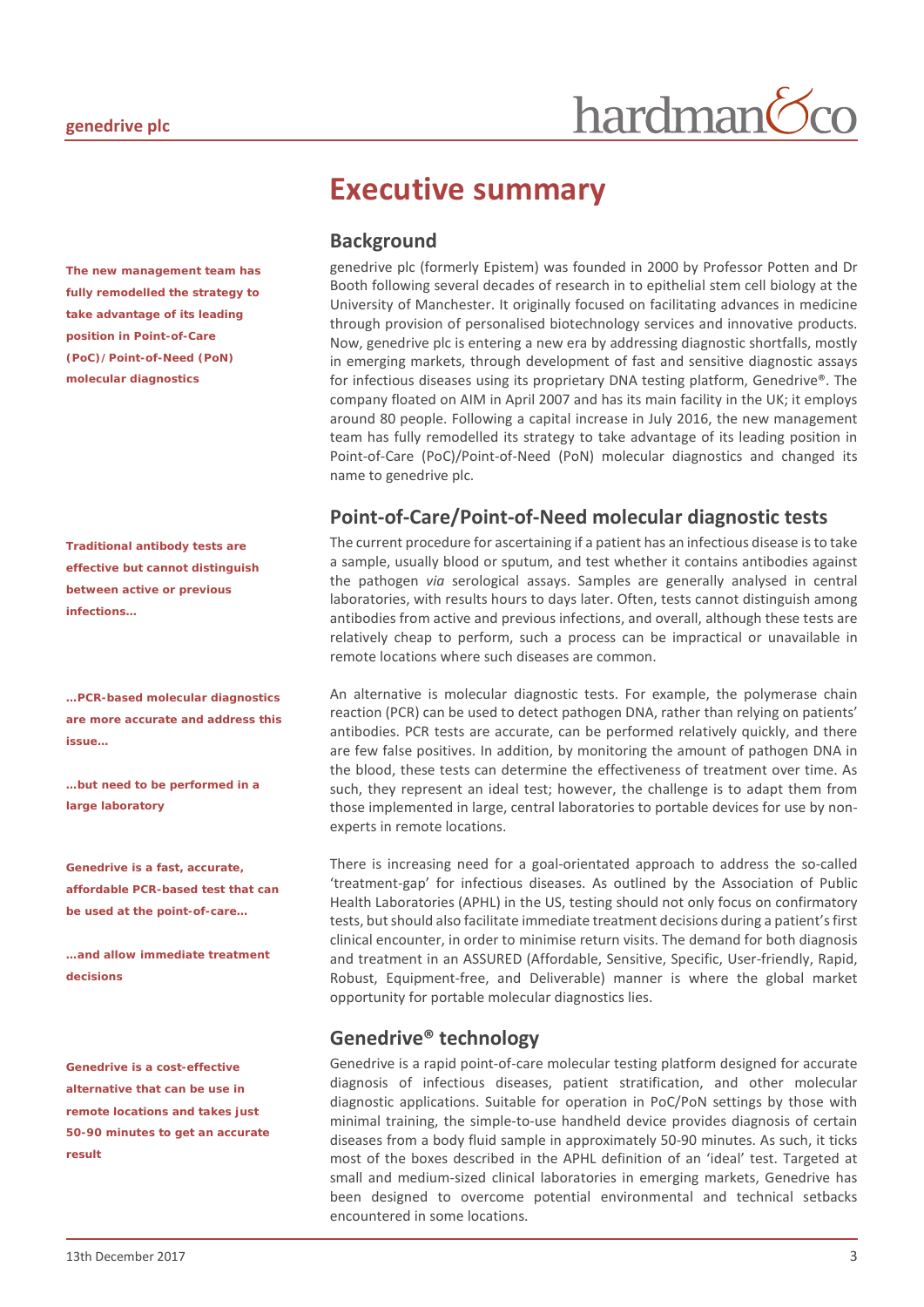

#### *Key features of the Genedrive platform*

- **Rapid results:** From sample to result in 50-90 minutes allows prompt clinical decisions outside the hospital setting
- Ease of use: Limited operator training required to assay a single use disposable reagent cartridge
- Robustness & reliability: can be operated in the 'Real World' environment; supplied with a back-up battery pack for use in local settings with poor infrastructure
- Versatile: Core technology can be used across a range of applications human health, animal health, environmental testing
- ► **Affordable:** The Genedrive system costs about \$3,000-4,000 compared to \$50- 100k for a centralised lab-based system, with commensurate pricing for each individual test

#### **Current approaches**

The features described above compare favourably with current gold-standard approaches that need to be performed in a centralised laboratory/hospital setting. Gendrive provides a sensible solution to the problem of having a rapid PoC/PoN test that can be run locally/in remote areas lacking infrastructure.

| <b>Comparison of HCV assays</b> |                                                                               |                                                                                                         |                                                                      |  |  |  |  |  |
|---------------------------------|-------------------------------------------------------------------------------|---------------------------------------------------------------------------------------------------------|----------------------------------------------------------------------|--|--|--|--|--|
| Assay type                      | Immunoassay                                                                   | <b>Lab-based PCR</b>                                                                                    | <b>Genedrive</b>                                                     |  |  |  |  |  |
| Approach                        | Lab-based test to<br>identify presence of<br>HCV antibodies in<br>blood serum | Lab-based PCR test<br>for viral DNA in<br>blood samples. High<br>cost platform run in<br>centralise lab | Field-based PCR test<br>for viral DNA in<br>plasma (blood<br>sample) |  |  |  |  |  |
| Providers                       | <b>Numerous</b><br>Abbott/JNJ/BioRad/<br><b>DiaSorin</b>                      | <b>Numerous</b><br>Abbott/Qiagen/<br>Roche/Cepheid                                                      | Genedrive                                                            |  |  |  |  |  |
| Diagnosis                       |                                                                               |                                                                                                         |                                                                      |  |  |  |  |  |
| Viral detection                 |                                                                               |                                                                                                         |                                                                      |  |  |  |  |  |
| Diagnose active infection       | $\mathbf x$                                                                   | $\mathbf x$                                                                                             |                                                                      |  |  |  |  |  |
| Decentralised use               | $\boldsymbol{\mathsf{x}}$                                                     | $\boldsymbol{\times}$                                                                                   |                                                                      |  |  |  |  |  |
| Turnaround time                 | Days                                                                          | Days                                                                                                    | 50-90 min                                                            |  |  |  |  |  |
| Price                           | \$20                                                                          | $$20-30$                                                                                                | $$25-50$                                                             |  |  |  |  |  |
| Limit of detection (LOD)        | na                                                                            | $5-10$ IU/ml                                                                                            | $^{\sim}$ 2200 IU/ml                                                 |  |  |  |  |  |
| Sensitivity of LOD              | na                                                                            | 100%                                                                                                    | >99%                                                                 |  |  |  |  |  |

*Source: genedrive plc; Hardman & Co Life Sciences Research*

#### **Current test**

Following external independent validation, the Genedrive HCV ID Kit has received CE Mark. While this was not an absolute requirement, it is an important 'stamp of approval' that significantly helps when negotiating with potential distribution and commercial partners.

This test is run on plasma extracted from a blood sample by centrifugation. Further future adoption of the test closer to the point of care could be facilitated if the user was able to produce plasma without the need for a centrifuge. The company was recently awarded an Innovate UK grant to develop such a process.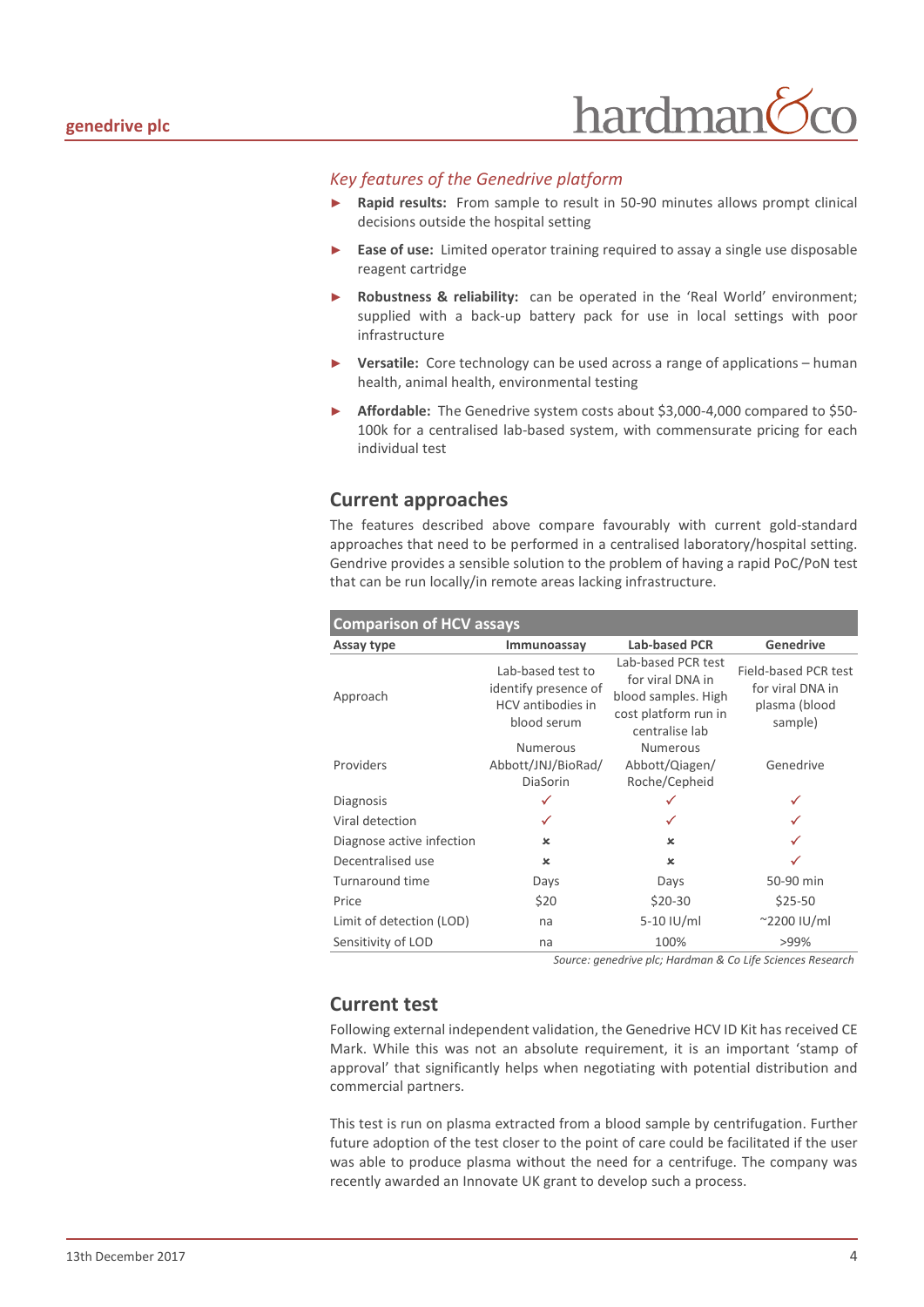#### **genedrive plc**

## hardman

*Diseases addressed by Genedrive are all on the WHO's global importance list*

*genedrive plc has signed with an experienced global IVD player*

#### **Commercial opportunity**

Applicable diseases that Genedrive could target appear on WHO's 'importance' list, indicating that the market opportunity is very large. Taking account of genedrive plc's current size and resources, management is focusing initially on making a success of the enormous hepatitis C opportunity and has signed a global partner, Sysmex Corp., to commercialise its HCV test in EMEA (initially Africa) and South-East Asia (excl. India).

Ultimately, commercial success will be dependent on Sysmex capitalising on Genedrive's USP listed above and the end-user price that it charges. However, an end-selling price of \$25-50 per test suggests a market potential, just for 'emerging' countries in the range \$3.4-6.8bn.

#### **SWOT analysis**



*Source: Hardman & Co Life Sciences Research*

#### **Sensitivity/risks**

The prevalence of treatable infectious disease cases is a global problem. Genedrive offers a major advance in the rapid detection and subsequent treatment of such diseases. However, new technology can take time for adoption and genedrive plc may be reliant on philanthropic organisations to pay for its product and consumables in low income countries. Further, successful clinical trials and regulatory approval are not guaranteed.

#### **Investment conclusion**

genedrive plc has, to date, been successful in developing its technology platform to the point of commercialisation. Given the market sizes and the support of major health organisations, Genedrive could transform the financial performance of the group, although further investment is required to expand its menu of assays. To highlight the disconnect in valuation, we have compared quoted *in vitro* molecular diagnostics companies, with an emphasis on hand-held/bench-top PoC/PoN analysis. Although no two companies are alike, it is an enlightening comparison:

- Enormous differences in annual sales, ranging from <\$1.0m to \$27.0bn
- Wide range of enterprise values attributed by various markets with EV/sales from from 1.2x (genedrive plc) to 15.5x (MedMira Inc), with a weighted average of 4.1x heavily influenced by the two very large IVD players
- Noticeable disconnect in valuations ascribed to companies, including genedrive plc, by the UK market compared to the US market

*Peer group comparisons highlight the valuation disconnect*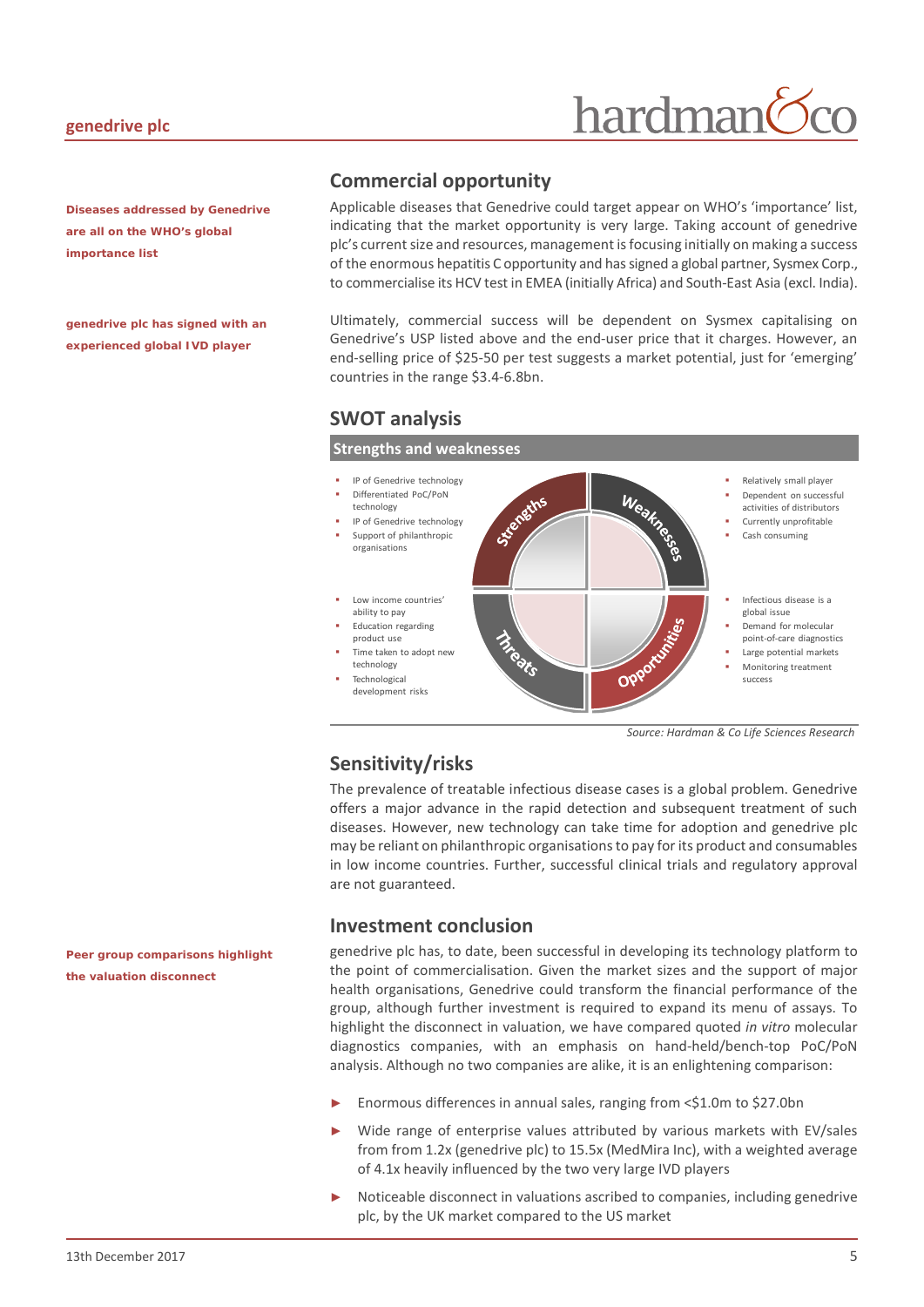#### **genedrive plc**



#### **R&D investment**



**Free cashflow**



#### **Net cash/capotal increases**



- hardman
- Historic sales are for non-core operations and Genedrive related grant income
- Over the forecast period, Genedrive sales more than offset the reducing Department of Defense grant income
- Genedrive grant income is relatively high margin activity
- Margins on Genedrive units and disposable cartridges will increase with rising volumes
- R&D investment is written-off in the year in which it is incurred
- To date, an estimated ca.£20m has been spent on R&D by the company since incorporation (although not exclusively spent on diagnostics)
- Further investment over the next three years to add more tests onto the Genedrive platform
- Future investment will be largely dependent on the commercial success of the HCV test
- The non-core services segment is profitable and cash generative; a disposal would provide a cash injection
- The Services business is valued at around  $£2m a$  discount reflecting the >1year duration a disposal has been sought
- During the investment phase for Genedrive launch, genedrive plc is burning £3-4m cash per annum
- Forecasts are dependent on Genedrive gaining early sales traction and generating recurring disposable revenues
- To date, genedrive plc has raised only ca.£26m of capital and has received a modest level of non-equity grant funding (note the funding has not been used solely to develop the Genedrive device)
- The GHIF Convertible Bond (\$8m) is out-of-the money and should be considered as long-term debt
- There remains a possibility that non-core services will be disposed, generating cash for working capital purposes and boost the balance sheet

*Source: Company data; Hardman & Co Life Sciences Research*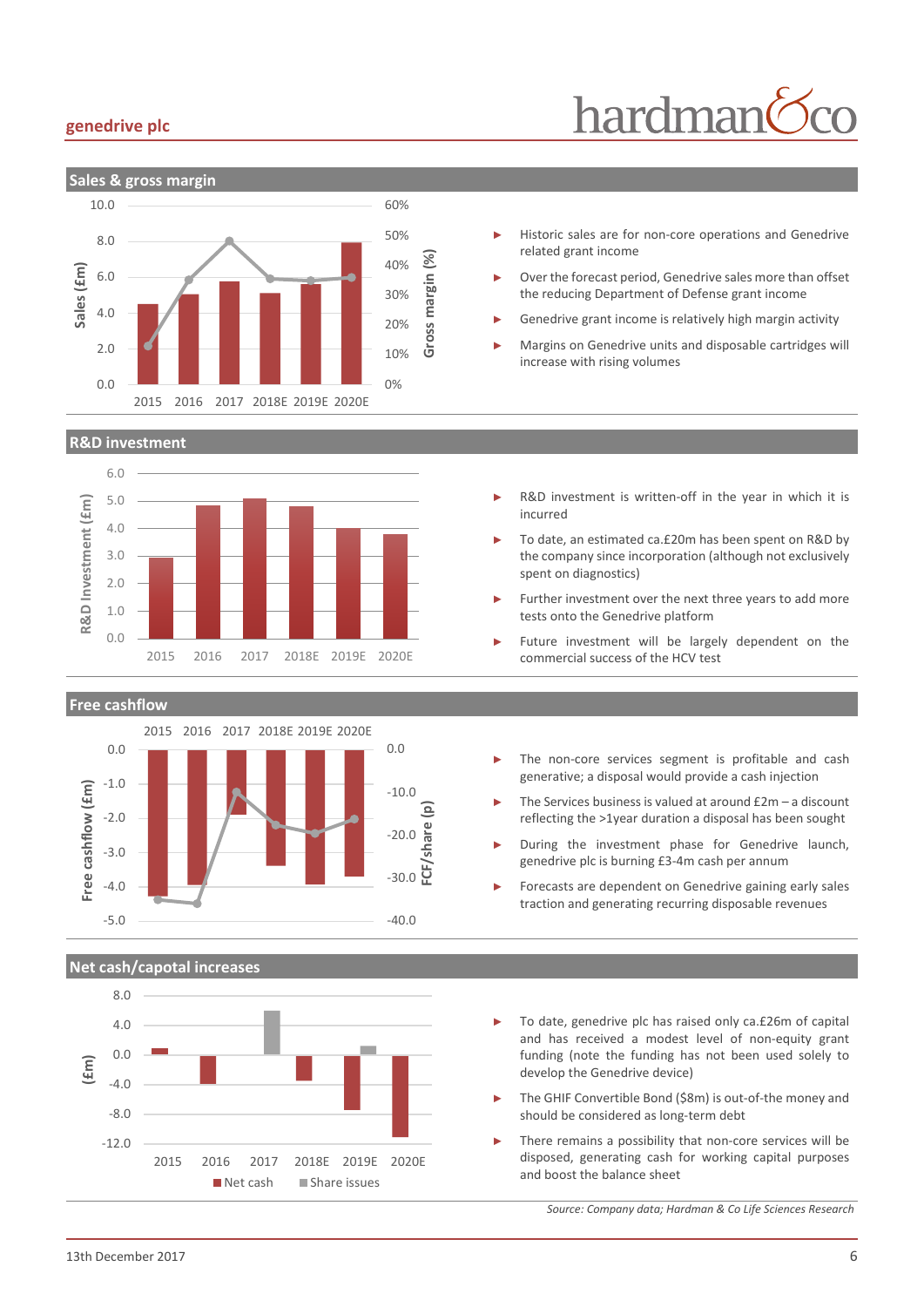**Genedrive® unit**

## hardman

## <span id="page-6-0"></span>**Genedrive®**

Genedrive is a rapid point of care molecular testing platform designed for diagnosis of infectious diseases, human genotyping, and other molecular diagnostic applications using real-time PCR technology. Suitable for use in 'Point-of-Care' (PoC) or 'Point of Need' (PoN) settings, the simple-to-use handheld device provides detection and diagnosis in approximately 50-90 minutes. Currently targeted at small and medium sized laboratories in emerging markets, Genedrive has been designed to overcome potential environmental (temperature, humidity) and technical (power failure) setbacks faced when trying to achieve accurate and efficient diagnosis in these markets.

Genedrive is thought to tick most of the boxes of an ideal PoC/PoN diagnostic product – ASSURED criteria – as described by the Association of Public Health Laboratories. An issue highlighted by this organisation is that, while most people agree on the need for PoC/PoN testing, there is little agreement on what constitutes an accurate definition of such a test.

The APHL has set out guidelines regarding its view of the ideal PoC/PoN test for initiating both diagnosis and treatment in a single clinical encounter, while the patient waits, such that it can be used as part of the 'test and treat' loop.



## <span id="page-6-1"></span>**Genedrive technology**

Conditions of heat, humidity, frequent power outages and low testing volumes have previously provided setbacks in diagnostic testing. genedrive plc has sought to overcome these through the creation of an affordable device with an operating temperature of 0-60 degrees Celsius and a supplementary battery pack to ensure that power outages do not affect the running of the device.

#### **The Genedrive assay**

At the heart of Genedrive technology is the plug-in cartridge and the use of Radiofrequency identification (RFID) to programme assay metrics into the Genedrive unit. This technology allows re-configuration of the unit for specific assays. Assays are compatible with multiple specimen types e.g. blood, buccal swabs and sputum.

#### *Genedrive has the attributes of an 'ideal' PoC/PoN test*

*Source: genedrive plc*

#### **Genedrive® disposable**



*Source: genedrive plc*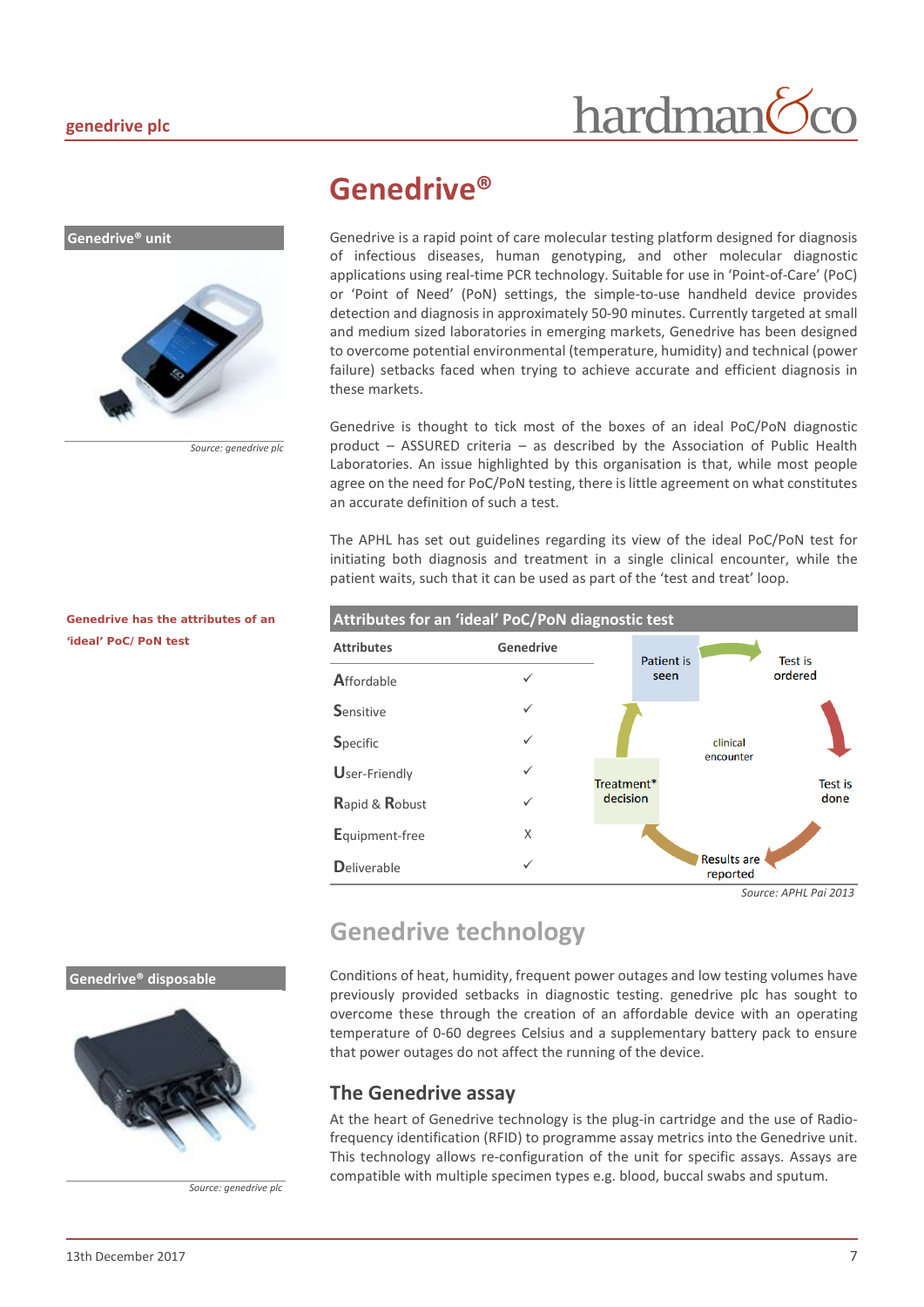#### **genedrive plc**

**Assay Workflow**

*Used in a point of care setting, the test is designed to both speed up diagnosis and treatment and improve prognosis.*



*Source: Hardman & Co Life Sciences Research*

#### *With EU FP7 grant funding and collaboration with INSERM…*

*…genedrive plchas completed the development of an HCV diagnostic*

#### *What can the assays be used for?*

Infectious diseases: Rapid and accurate diagnosis for infectious diseases, facilitating patient treatment decisions

hardman

- Pharmacogenomics: Development of drug therapies based on individuals' genotypes and drug responses
- Future Applications: Bio-surveillance, pathogen detection and forensics, veterinary science and agriculture/aquaculture

#### *Currently available assays*

genedrive plc has developed assays against a number of common diseases and conditions for which rapid, accurate, PoC/PoN results would be very useful to allow the immediate initiation of treatment:

- **Hepatitis C:** Human genotyping for IL28B from buccal swabs for testing the presence of hepatitis C (HCV) infection and treatment responses. However the key HCV test is the CE Marked HCV ID kit, the first cost-effective, rapid PoN test to detect HCV. CE Mark will help overcome regulatory hurdles in some countries.
- ► **MTB/RIF** Identification of *Mycobacterium tuberculosis* and resistance to rifampicin from a sputum sample

#### *Assay workflow*

The Genedrive diagnostic process consists of four simple steps: (i) collection of the relevant sample e.g. blood, a buccal swab or sputum; (ii) sample is used in conjunction with the plug-in assay cartridge, which is (iii) inserted into the Genedrive platform that uses its RFID capacity to programme the assay metrics into the Genedrive unit; (iv) through a single button operation, the Genedrive unit delivers diagnostic results in 45-90 minutes depending on the test.

### <span id="page-7-0"></span>**Product development**

The company has adopted a step-by-step approach. First, it developed and validated the test unit in conjunction with its tuberculosis assay cartridge, then started the process of expanding its range of test cartridges for diagnosis of other diseases. It has recently received validation of its hepatitis C test, which has been given a CE Mark. While this is not necessarily required for commercialisation, it does provide a stamp of approval and is important for attracting potential partners. Timing and rate of expansion into other tests will be dependent on the early commercial success of hepatitis C which will generate the necessary development capital.

#### **Infectious disease**

#### *Hepatitis C virus (HCV)*

With funding support from a European Union FP7 grant and collaboration with INSERM, the French National Institute of Health and Medical Research, genedrive plc completed the development of its HCV-ID® diagnostic for detecting HCV in blood plasma, covering all HCV genotypes.

- Hepatitis C is a virus that causes chronic liver disease
- 150–200 million people globally have chronic HCV infection
- Globally, it is estimated that 59% of HCV infected individuals have no access to HCV diagnostics (see Global Market Opportunity)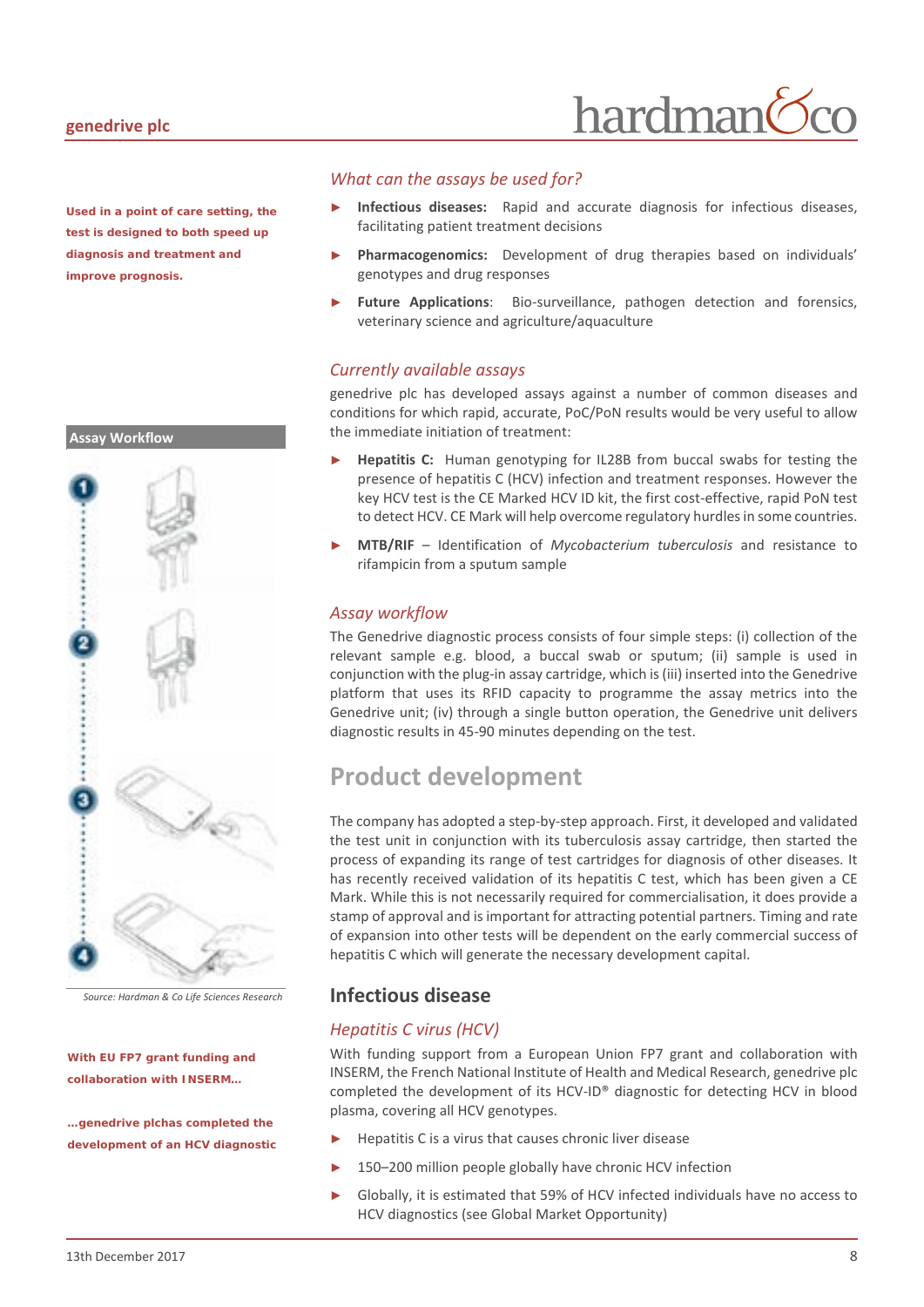## hardman

#### *Mycobacterium tuberculosis and rifampicin resistance (MTB/RIF)*

The MTB/RIF assay, aimed at small and medium-sized laboratories, identifies TB infection and rifampicin-resistant MTB – i.e. identifying individuals that will not respond to treatment with rifampicin, the most commonly used antibiotic. Used in a decentralised setting, the test is designed to speed up diagnosis and treatment. genedrive plc reached a key milestone in mid-'16 with regulatory clearance to import the product into India. It is now working to improve engagement with end-users.

#### **Biodefence and Other**

genedrive plc has also undertaken several other development programmes including biodefence to:

- ► develop Genedrive tests for undisclosed biohazards, funded by the US Department of Defense (DoD)
- develop Genedrive tests for diagnosis of white spot disease in shrimps, in collaboration with the UK's Centre for Environment, Fisheries and Aquaculture Science (CFAS)

## <span id="page-8-0"></span>**Technology validation**

Throughout the development and validation process, the company has received a number of validations in support of the genedrive diagnostic programme.

| <b>Validations</b>                    |                                                            |
|---------------------------------------|------------------------------------------------------------|
| Funding/regulatory body               | Summary                                                    |
| European Union                        | CE-IVD approval for Genedrive® device; CE Mark             |
|                                       | for MTB and HCV assays                                     |
| Government of India                   | Formal import license for TB assays                        |
| US Department of Defense              | Funding of \$7.8m over five years                          |
| <b>European Commission</b>            | €1.5m as part of EUFP7 grant for development               |
|                                       | work on HCV PoC assays                                     |
| The Centre for Environment, Fisheries | Confirmation of £0.4m funding in collaboration             |
| & Aquaculture Science (CEFAS)         | with CEFAS for the development of the Genedrive®           |
|                                       | platform in an aquaculture application                     |
| <b>Global Health Investment Fund</b>  | \$8m (£4.7m) funding agreement with the Global             |
| (GHIF)                                | Health Investment Fund (GHIF)                              |
| Innovate UK                           | Share of £0.6m grant for the development of a              |
|                                       | disposable centrifuge-free plasma separation               |
|                                       | consumable device                                          |
|                                       | Source: genedrive plc; Hardman & Co Life Sciences Research |

13th December 2017 9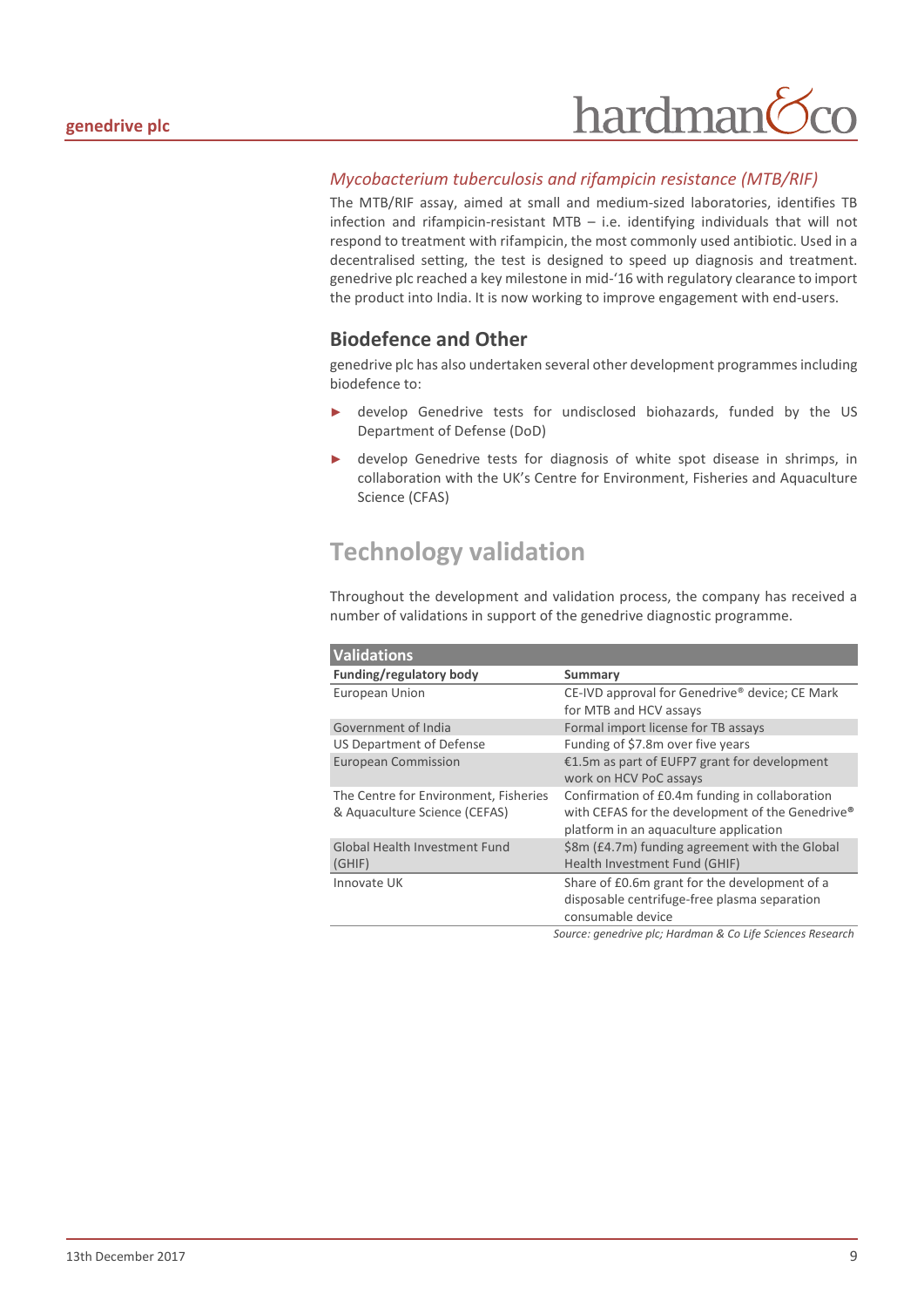## <span id="page-9-0"></span>**Market opportunity**

### <span id="page-9-1"></span>**HCV market**

The hepatitis C virus (HCV) causes chronic liver disease. More than 185m people worldwide have been infected with HCV and most will develop chronic infection, putting them at risk of liver cancer, liver failure and death. Indeed, 500,000 people die each year from HCV-related liver disease. Infection typically results from use of contaminated needles or blood transfusions, but can also, rarely, be sexually transmitted<sup>[1](#page-9-2)</sup>. Intravenous drug users are at high risk of acquiring HCV; this frequently occurs shortly after initial use.

- Global burden: approximately 3-4 million new cases annually
- UK burden: approximately 214,000 people infected with HCV

Given that 3% of the global population carry HCV, a key component of any programme designed to scale-up treatment will be improved case finding and diagnosis. In the US, an estimated 45-85% of people with HCV are unaware of their infection<sup>[2](#page-9-3)</sup>. In Europe, surveys have suggested that under 1-in-5 infected individuals know that they are infected. Linked to this are the new direct-acting anti-virals(DAA) that are being made available as generics in developing markets. DAA are much more effective drugs with high success rates, and are now available at affordable rates.

- The earlier that the disease is diagnosed, the better the patient outcome
- Around 59% of HCV infected individuals have no access to HCV diagnostics<sup>[3](#page-9-4)</sup>
- US studies show that PoC HCV tests were preferred to standard testing due to speed and reduced patient discomfort

#### **HCV global prevalence**



*Source: WHO*

WHO HCV Factsheet

*>185m people worldwide have been infected with hepatitis C*

#### *Ca.3% of the global population carry hepatitis C virus*

<sup>&</sup>lt;sup>1</sup> Shepard et al., Lancet Infectious Diseases (2005),  $\frac{5}{2}$ , 558-567<br><sup>2</sup> Smith et al., MMWP Recommendation Report (2012), 61, 1-3

<span id="page-9-4"></span><span id="page-9-3"></span><span id="page-9-2"></span>Smith et al., MMWR Recommendation Report (2012), 61, 1-32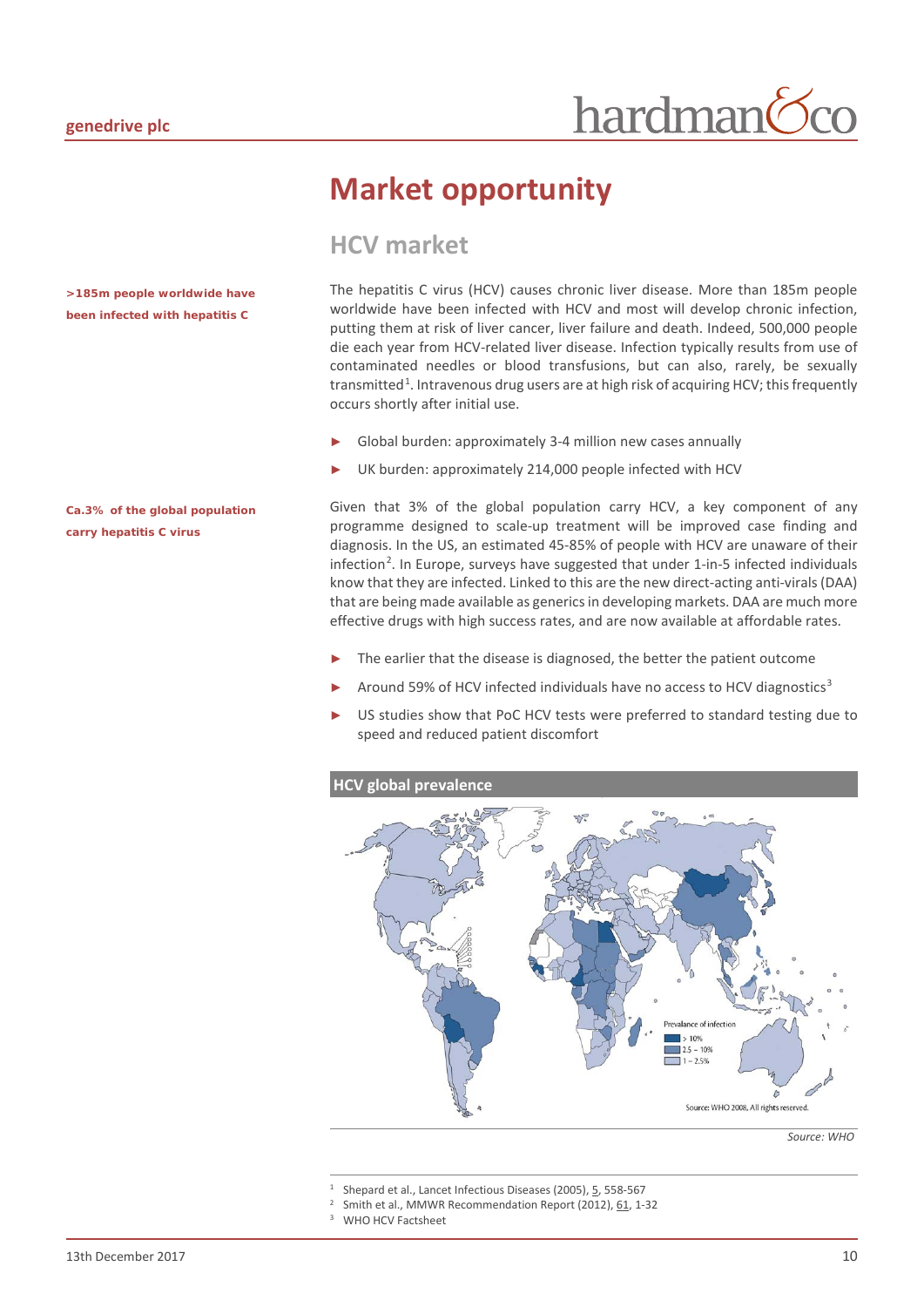## hardman

*New assay developed with support from an EU grant…*

*…and assessed externally at Institut Pasteur*

#### **HCV testing and Genedrive**

A commercialised Genedrive HCV assay provides a big opportunity. With support from European Union FP7 grant funding and collaboration with INSERM, the French National Institute of Health and Medical Research, a new HCV diagnostic assay has been developed for the Genedrive platform. The aim was to overcome limited access to hospital-based HCV testing through a PoN assay for detection of HCV.

Genedrive HCV has been validated independently at Institut Pasteur and Queen's Medical Centre, Newcastle, on reference material and patient samples. These clinical validation data and the Genedrive platform and the HCV ID Kit were presented at the International Liver Conference held in Amsterdam in April 2017. The results supported the regulatory submission in March 2017 for CE marking, which was formally received in September 2017.

#### **Commercialisation**

Following regulatory authorisation of the Genedrive HCV ID Kit, genedrive plc has signed distribution deals with Sysmex Corporation, a major player in clinical laboratory systemization and solutions, covering EMEA and Asia Pacific (excluding India). Initial sales are expected to be made during fiscal 2018.

#### *Sysmex Corporation*

genedrive plc has signed to separate agreements with subsidiaries of Sysmex Corporation, a Tokyo-listed multinational capitalised at about \$13bn with annual sales of \$2.2bn. It is ranked #8 globally in *in vitro* diagnostics (IVD), with a very strong presence in haematology where is is ranked world #1.

Sysmex intends to have a phased launch programme. The focus of initial launches will be in countries that have screening programmes, an established funding policy and where drugs for the treatment of hepatitis C are available.

## <span id="page-10-0"></span>**Tuberculosis market**

#### **Globally**



*Source: World Health Organisation*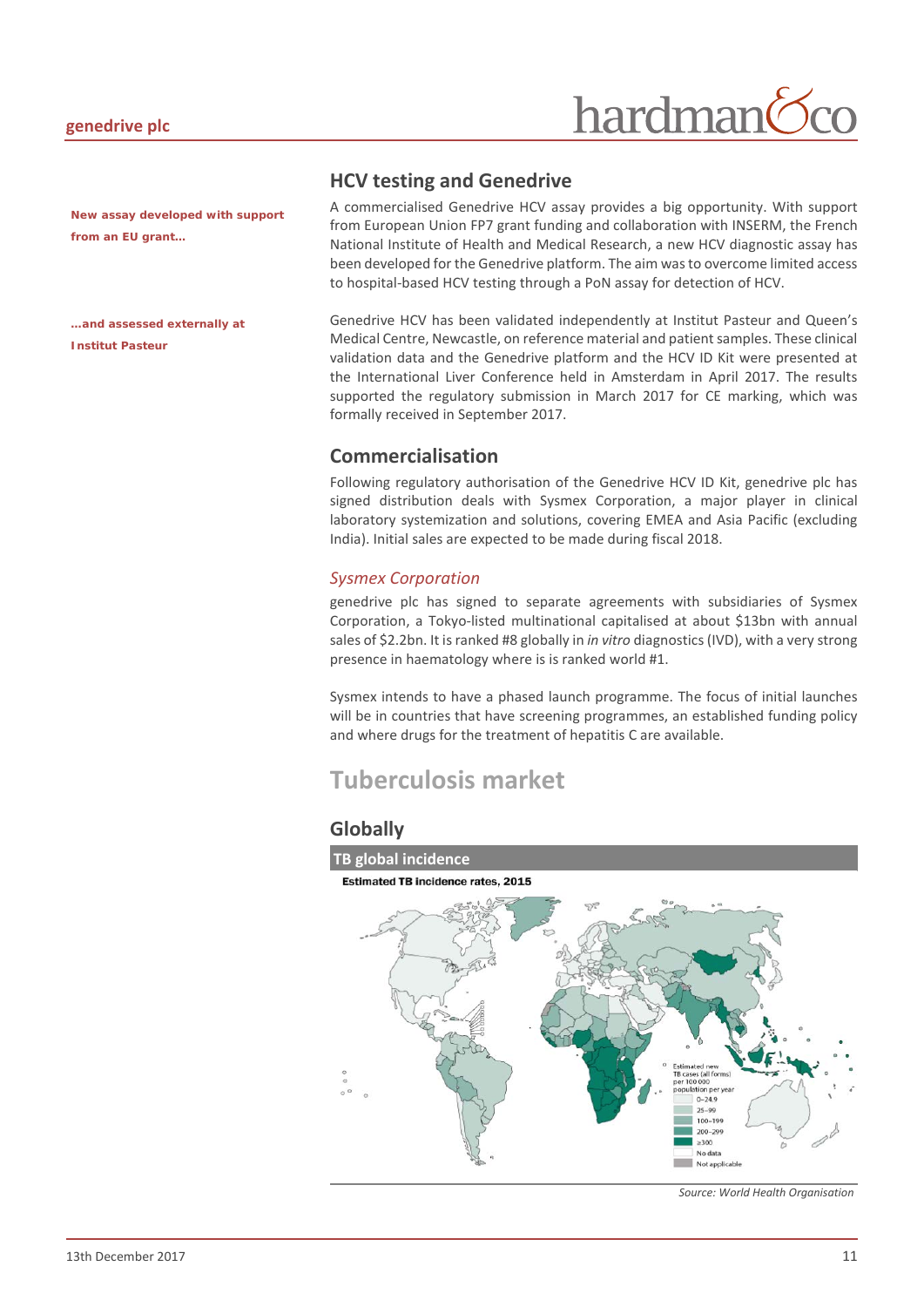TB ranks alongside HIV as a leading cause of death worldwide, and 10.4m (5.9m men, 3.5m women, 1.0m children) new cases were estimated in 2015. Of these, only 6.1m were reported to the WHO, leaving around 37% cases undiagnosed or unreported. TB ranks alongside HIV as a leading cause of death worldwide, and 10.4m (5.9m men, 3.5m women, 1.0m children) new cases were estimated in 2015. Of these, only 6.1m were reported to the WHO, leaving around 37% cases undiagnosed or unreported.

- Despite advances in treatment, TB killed around 1.8m people in 2015
- Global TB diagnostics market expected to reach \$2.26bn by 2020 (WHO)
- \$1bn is currently spent each year on TB diagnostics

The predominant diagnostic method used across the four countries in 2012/13 was sputum smear microscopy; ca.55m tests were performed, with a market size of US\$87m[4](#page-11-0) . However, this test has lower sensitivity and specificity, and requires considerable input from personnel.

The WHO recently published a market assessment study about replacing smear diagnosis with an accurate molecular diagnostic assay. In 22 high burden countries, it estimated that 62m smear tests were carried out on 31m patients. Replacing all of these with an accurate test, which would only be performed once per patient, would reduce this to 31m tests. At a price of US\$5 per test, this gives a commercial market of US\$154m annually. Therefore, even though the test would be more expensive, it would reduce expenditure even without taking into account cost savings related to personnel. The WHO also stated that this underestimated the true market because it only represented public sector healthcare; in many high burden countries, there is a sizeable or even dominant private sector.

#### **Opportunities to expand the MTB testing market**

As confirmed by the WHO, the market opportunity for TB tests may expand due to:

- Testing in peripheral settings
- Detecting both pulmonary and extra pulmonary TB
- ► Finding undiagnosed cases
- Repeat testing for treatment monitoring
- Expansion to 18 high-burden countries, adding 35% of global TB cases diagnosed

#### **MTB Testing and Genedrive**

Having received regulatory clearance to import the Genedrive MTB assay to India in 2015, the product was launched in 2016 by genedrive plc's commercialisation partner Xcelris Labs, with its USP being a test that both diagnose TB infections and predicts responsiveness to rifampicin treatment.

Although PCR-based molecular tests are accepted, they are only available through central laboratories in large hospitals, therefore Xcelris aimed to target the 5,000 private clinical testing laboratories. However, commercialisation of the test proved a challenge. First, there was a specific sample preparation problem which was identified subsequently to originate from a supplier component specific to the MTB/RIF test.

*The current inaccurate smear test costs over US\$87m per annum…*

*…the WHO believes an accurate test could be sold for USD5 giving a potential public market of USD155m…*

*…with an even larger private market in some countries*

<span id="page-11-0"></span><sup>&</sup>lt;sup>4</sup> [https://www.mcgill.ca/tb/files/tb/tb\\_diagnostics\\_market\\_in\\_select\\_high](https://www.mcgill.ca/tb/files/tb/tb_diagnostics_market_in_select_high-burden_countries_current_market_and_future_opportunities_for_novel_diagnostics.pdf)burden countries current market and future opportunities for novel diagnostics.pdf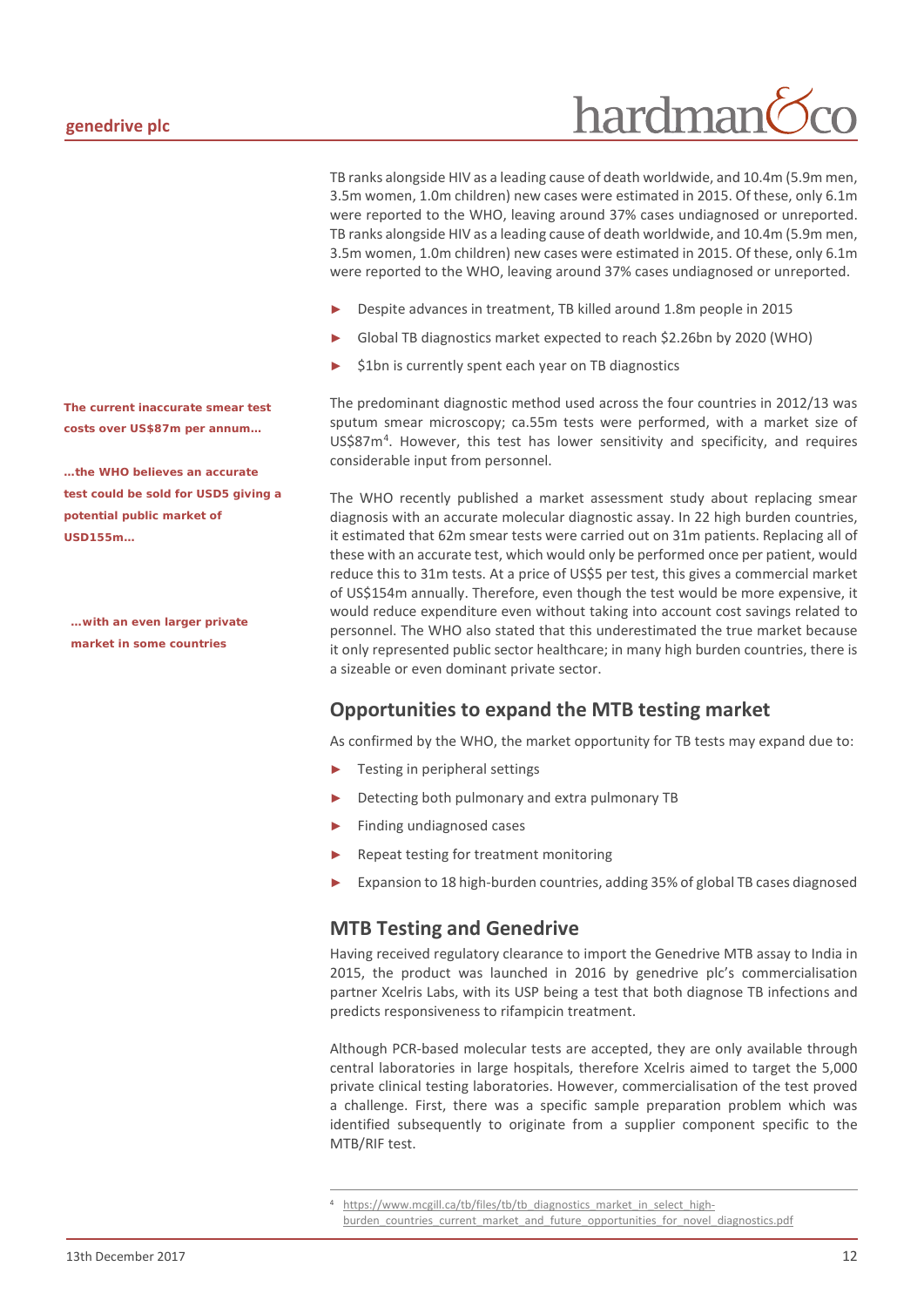*Genedrive can be used for a number of infectious diseases beyond HCV and TB*

*Genedrive also has a number of potential uses outside infectious diseases*

## hardman

Secondly, although corrective action was taken, genedrive plc experienced difficulties in assessing the impact of this through its commercial partner. Consequently, the commercial deal with Xcelris was terminated in November 2017 and management will reassess its options regarding commercialisation of its MTB test. Given the obvious applicability of TB testing and the new routes to market now afforded via the Sysmex distribution arrangements, the company is reformulating its product for global applicability and could reintroduce a version 2 of the mTB product.

## <span id="page-12-0"></span>**Other opportunities for Genedrive®**

Although genedrive plc will be focusing its resources initially on making a success of its HCV assay, as mentioned earlier, the Genedrive platform has potential in a number of other infectious diseases. Diseases likely to be targeted are all high on the WHO's importance list. While the approach will be to get clinical evidence to allow for regulatory approval on an individual disease basis, another consideration is that many patients have more than one disease, and the combined diagnosis often dictates the treatment modality. Full market potential may only be achieved once a single PoC/PoN diagnostic is available for parallel diagnosis of several infectious diseases.

The versatility of the Genedrive platform also permits a number of market segments to be targeted, from emerging markets to pharmaceutical, government, and other organisations with its infectious disease, pharmacogenomics, and biohazard assays. The company has existing relationships in these sectors, such as with the US Department of Defense (DoD) and the UK's Centre for Environment, Fisheries and Aquaculture Science (CFAS). It has also been approached by a major pharmaceutical group interested in developing a companion diagnostic for its Alzheimer's drug.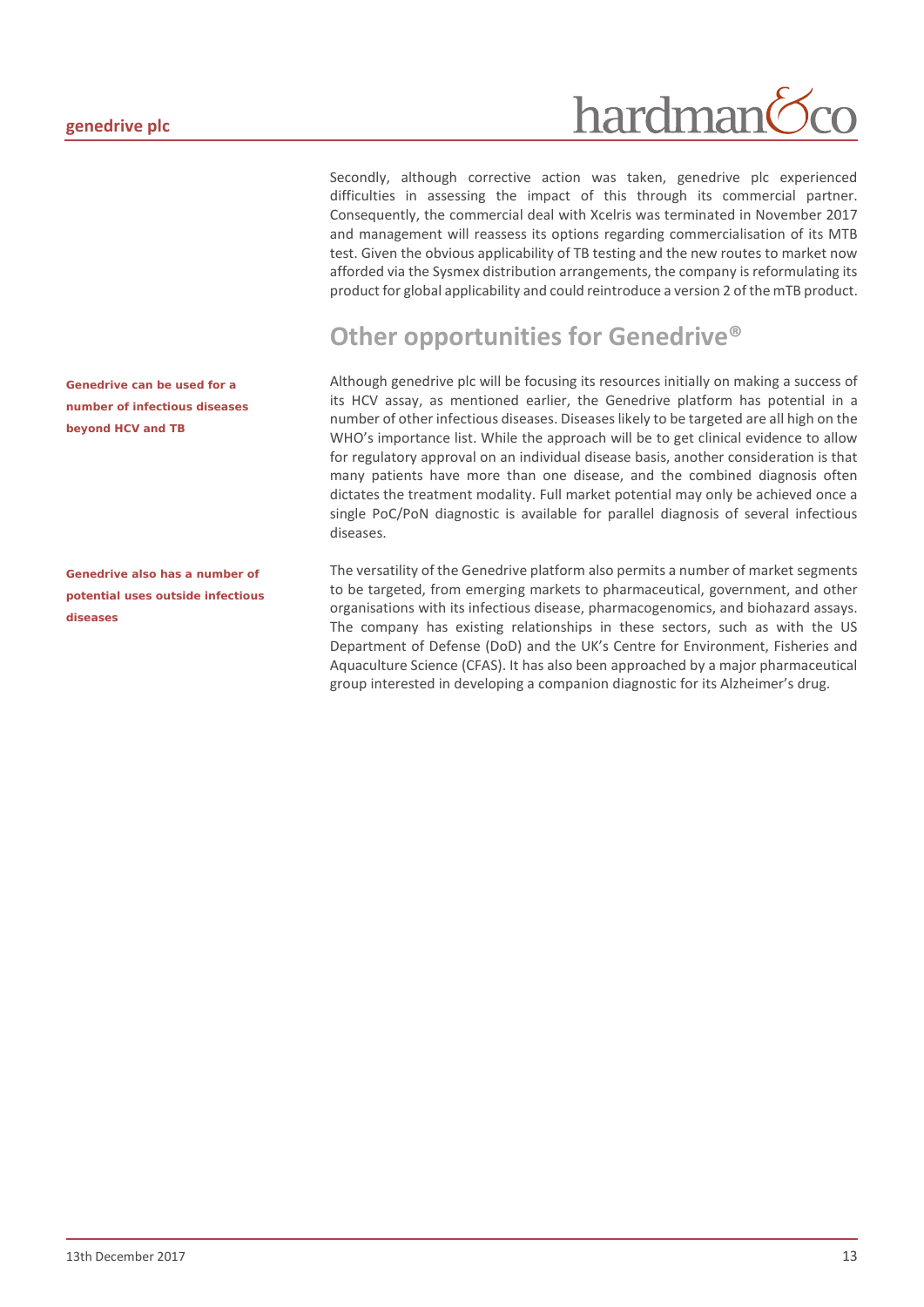## <span id="page-13-0"></span>**Financials & Investment case**

### <span id="page-13-1"></span>**Genedrive sales model**

#### **Genedrive device units**

- ► Units are placed/sold into the market each year, which will need to be replaced or upgraded after about five years
- Initially, an average of 0.7 tests are performed per day; equivalent to about 250 tests per device per annum
- The initial cost of a Genedrive unit is \$4,000, with the company receiving an estimated 60% from its distributors
- Manufacturing and validation cost of the Genedrive unit is initially \$500

#### **Diagnostic assays**

- Timing of launch of the tests is as follows: HCV (fiscal 2018), TB (fiscal 2019) and potentially a new assay (fiscal 2020), although the short-term thrust will be on **HCV**
- ► HCV tests will be priced initially at ca.\$35 per test at the end-user level; TB tests would be priced much lower – estimated \$15-25
- ► The transfer price to genedrive plc is in the undisclosed distribution agreement with Sysmex – our model estimated this to be ca.50% of the end-user price
- ► At low volumes, the manufacturing cost is thought to be relatively high initially ca\$15 for HCV per test – but will fall with increased volumes
- ► Cost of producing the TB assay is thought to be approximately half that of the other tests

These assumptions are driving our sales model and financial forecasts that appear on the following pages.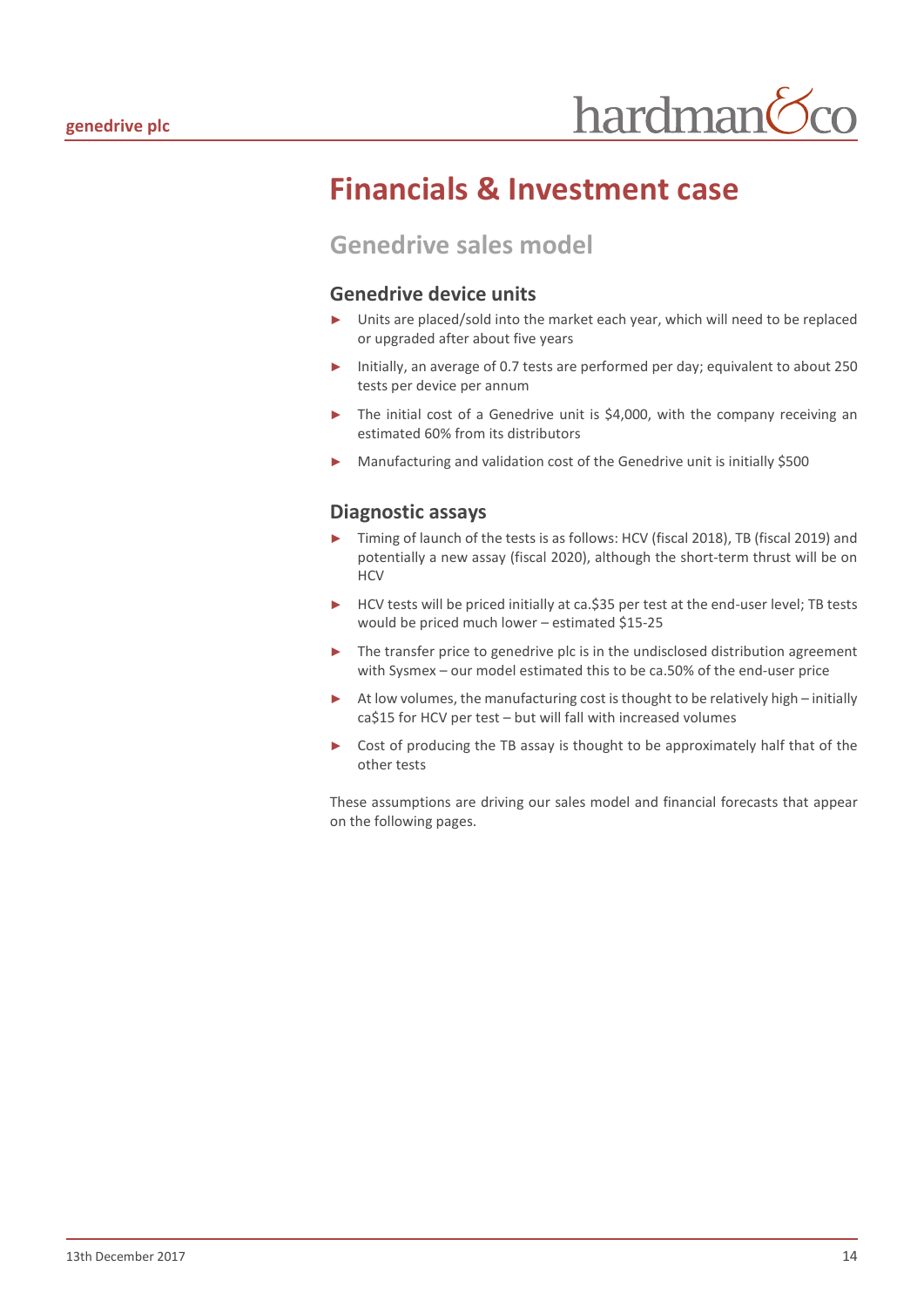## <span id="page-14-0"></span>**Profit & Loss**

- Sales: Fluctuation in the sales forecast is due to tailing off of the Department of Defense contract over the next two years, offset by the build-up of Genedrive sales. The non-core services business has stable sales of ca.£3m per annum
- ► **Gross margin:** During the build-up phase for the HCV test, coupled with lower DoD income, gross margins are expected to be stable at around 35-36%
- ► SG&A: Expected to be stable around current levels, as much of the marketing costs for tests will be borne by distribution partners
- ► **R&D:** Investment in new tests, initially HIV, will be dictated by the success of the HCV assay. There remains some flexibility about both the quantum and timing of investment into additional tests
- Services business: Sales of ca.£3m p.a. with small cash and profit contribution

| Profit & Loss account           |          |          |          |          |          |          |  |  |
|---------------------------------|----------|----------|----------|----------|----------|----------|--|--|
| Year end June (£000)            | 2015     | 2016     | 2017     | 2018E    | 2019E    | 2020E    |  |  |
| Genedrive                       | 814      | 1,906    | 2,619    | 2,000    | 2,562    | 4,905    |  |  |
| <b>Services</b>                 | 3,703    | 3,157    | 3,166    | 3,130    | 3,068    | 3,045    |  |  |
| <b>Sales</b>                    | 4,517    | 5,063    | 5,785    | 5,130    | 5,630    | 7,950    |  |  |
| COGS                            | $-3,933$ | $-3,285$ | -2,998   | $-3,530$ | $-3,180$ | $-4,200$ |  |  |
| <b>Gross profit</b>             | 584      | 1,778    | 2,787    | 1,600    | 2,450    | 3,750    |  |  |
| Gross margin                    | 12.9%    | 35.1%    | 48.2%    | 31.2%    | 43.5%    | 47.2%    |  |  |
| R&D                             | $-2,942$ | $-4,836$ | $-5,086$ | $-4,800$ | $-4,000$ | $-3,800$ |  |  |
| SG&A                            | $-1,500$ | $-2,201$ | $-2,513$ | $-2,516$ | $-2,592$ | $-2,666$ |  |  |
| <b>EBITDA</b>                   | $-4,243$ | $-6,433$ | $-3,740$ | $-4,650$ | $-2,892$ | $-1,800$ |  |  |
| Depreciation                    | $-241$   | $-240$   | $-216$   | $-216$   | $-216$   | $-216$   |  |  |
| Amortisation                    | $-144$   | $-934$   | $-856$   | $-700$   | $-700$   | $-700$   |  |  |
| Other income                    | 0        | 0        | 0        | 150      | 334      | 0        |  |  |
| <b>Underlying EBIT</b>          | $-3,858$ | $-5,259$ | $-4,812$ | $-5,566$ | $-3,808$ | $-2,716$ |  |  |
| Share based costs               | $-182$   | $-167$   | $-101$   | $-121$   | $-158$   | $-221$   |  |  |
| <b>Statutory EBIT</b>           | $-4,040$ | $-5,426$ | $-7,292$ | $-5,687$ | $-3,966$ | $\Omega$ |  |  |
| Net financials                  | 616      | $-1,071$ | $-195$   | $-406$   | $-415$   | $-423$   |  |  |
| Pre-tax profit                  | $-3,242$ | $-6,330$ | $-5,007$ | $-5,972$ | $-4,223$ | $-3,139$ |  |  |
| <b>Exceptional items</b>        | 0        | 0        | 0        | 0        | 0        | 0        |  |  |
| Reported pre-tax                | $-3,424$ | $-6,497$ | $-7,487$ | $-6,093$ | $-4,381$ | $-3,360$ |  |  |
| Tax payable/credit              | 399      | 582      | 1,051    | 992      | 827      | 785      |  |  |
| Tax rate                        | 12%      | 9%       | 14%      | 16%      | 19%      | 23%      |  |  |
| <b>Minorities</b>               | 0        | 0        | 0        | 0        | 0        | 0        |  |  |
| <b>Underlying net income</b>    | $-2,843$ | $-5,748$ | $-3,956$ | $-4,980$ | $-3,397$ | $-2,354$ |  |  |
| Statutory net income            | $-3,025$ | $-5,915$ | $-6,436$ | $-5,101$ | $-3,554$ | $-2,574$ |  |  |
|                                 |          |          |          |          |          |          |  |  |
| Ordinary 1.5p shares            |          |          |          |          |          |          |  |  |
| Period-end (m)                  | 10,564   | 10,565   | 18,689   | 18,689   | 22,162   | 22,162   |  |  |
| Weighted average (m)            | 10,048   | 10,532   | 18,466   | 18,689   | 19,558   | 22,162   |  |  |
| Fully diluted (m)               | 11,869   | 12,490   | 20,527   | 24,222   | 21,618   | 24,222   |  |  |
| <b>Underlying Basic EPS (p)</b> | $-28.3$  | $-54.6$  | $-21.4$  | $-26.6$  | $-17.4$  | $-10.6$  |  |  |
| Statutory Basic EPS (p)         | $-30.1$  | $-56.2$  | $-34.9$  | $-27.3$  | $-18.2$  | $-11.6$  |  |  |
| U/I Fully-diluted EPS (p)       | $-24.0$  | $-46.0$  | $-19.3$  | $-20.6$  | $-15.7$  | $-9.7$   |  |  |
| Stat. Fully-diluted EPS (p)     | $-25.5$  | $-47.4$  | $-31.4$  | $-21.1$  | $-16.4$  | $-10.6$  |  |  |
| DPS (p)                         | 0.0      | 0.0      | 0.0      | 0.0      | 0.0      | 0.0      |  |  |
|                                 |          |          |          |          |          |          |  |  |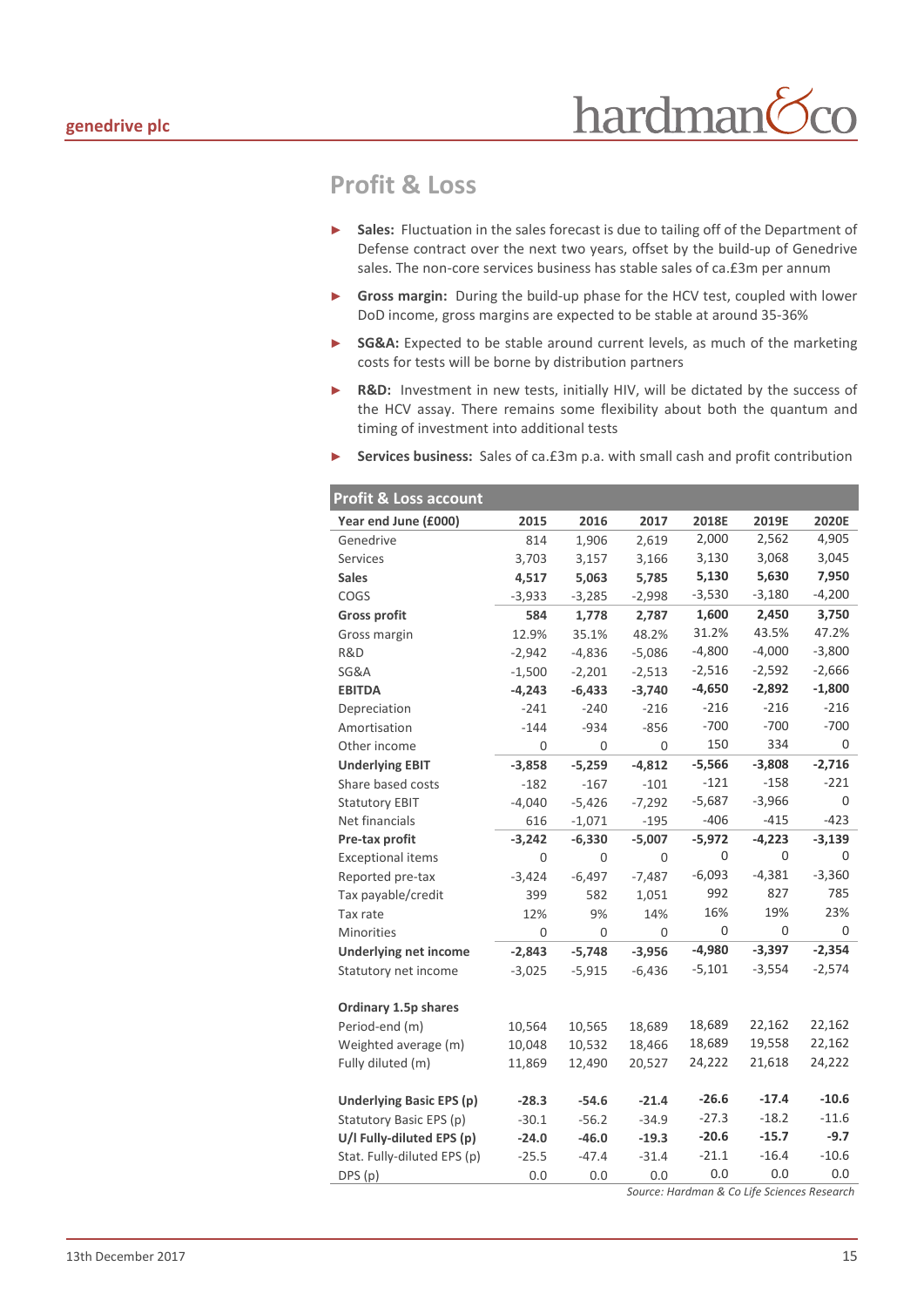#### <span id="page-15-0"></span>**Balance sheet**

- ► **Net cash:** The net cash/(debt) position at 30th June 2017 was -£70k, comprising cash of £5.1m offset by long-term debt (convertible bond) of £5.2m. Cashflow suggest that the company will have net debt of -£3.7m by the end of June 2018
- Tax credits: Some of its R&D investment attracted tax credits from HMRC. Going forward, the R&D tax credit is expected to be approaching £1m per annum
- ► **Working capital:** Given that the company will be selling to a large distributor and the non-core business is relatively stable, Genedrive is not expected to have significant working capital requirements during its growth phase
- ► **Convertible bond:** The collaborative funding agreement for a total of \$8.0m initiated in July 2014, and revised in July 2016, with the Global Health Investment Fund (GHIF) is treated as long-term debt

| <b>Balance sheet</b>          |             |             |          |          |          |          |
|-------------------------------|-------------|-------------|----------|----------|----------|----------|
| @30 <sup>th</sup> June (£000) | 2015        | 2016        | 2017     | 2018E    | 2019E    | 2020E    |
| Shareholders' funds           | 9,545       | 3,753       | 3,441    | $-1,660$ | $-3,964$ | $-6,539$ |
| Cumulated goodwill            | $\Omega$    | 0           | $\Omega$ | $\Omega$ | $\Omega$ | $\Omega$ |
| Total equity                  | 9,545       | 3,753       | 3,441    | $-1,660$ | $-3,964$ | $-6,539$ |
| Share capital                 | 158         | 158         | 280      | 280      | 332      | 332      |
| Reserves                      | 9,387       | 3,595       | 3,161    | $-1,940$ | $-4,297$ | $-6,871$ |
| Provisions/liabilities        | $\Omega$    | 1,250       | 1,250    | 1,250    | $\Omega$ | $\Omega$ |
| Deferred tax                  | $-30$       | $\Omega$    | $\Omega$ | 0        | $\Omega$ | 0        |
| Long-term loans               | 4,025       | 4,991       | 5,199    | 5,473    | 5,761    | 6,064    |
| Short-term debt               | 0           | $\mathbf 0$ | $\Omega$ | 0        | 0        | $\Omega$ |
| less: Cash                    | 4,928       | 1,114       | 5,129    | 1,808    | $-430$   | $-2,112$ |
| less: Deposits                | 0           | 0           | 0        | 0        | 0        | 0        |
| less: Non-core invests.       | $\mathbf 0$ | $\mathbf 0$ | 0        | 0        | 0        | 0        |
| <b>Invested capital</b>       | 8,612       | 8,880       | 4,761    | 3,255    | 2,226    | 1,637    |
| <b>Fixed assets</b>           | 805         | 713         | 568      | 452      | 351      | 267      |
| Intangible assets             | 7,191       | 6,273       | 3,038    | 2,338    | 1,638    | 938      |
| Inventories                   | 163         | 202         | 444      | 564      | 719      | 1,015    |
| Trade debtors                 | 1,725       | 2,290       | 1,376    | 1,220    | 1,339    | 1,891    |
| Other debtors                 | 466         | 507         | 278      | 256      | 261      | 266      |
| Tax liability/credit          | 685         | 757         | 1,213    | 992      | 827      | 785      |
| Trade creditors               | -696        | $-914$      | $-816$   | $-961$   | -866     | $-1,143$ |
| Other creditors               | $-1,727$    | $-948$      | $-1,340$ | $-1,606$ | $-2,042$ | $-2,382$ |
| Debtors less creditors        | 453         | 1,692       | 711      | -99      | $-482$   | $-583$   |
| <b>Invested capital</b>       | 8,612       | 8,880       | 4,761    | 3,255    | 2,226    | 1,637    |
| Net cash/(debt)               | 903         | $-3,877$    | -70      | $-3,665$ | $-6,190$ | $-8,176$ |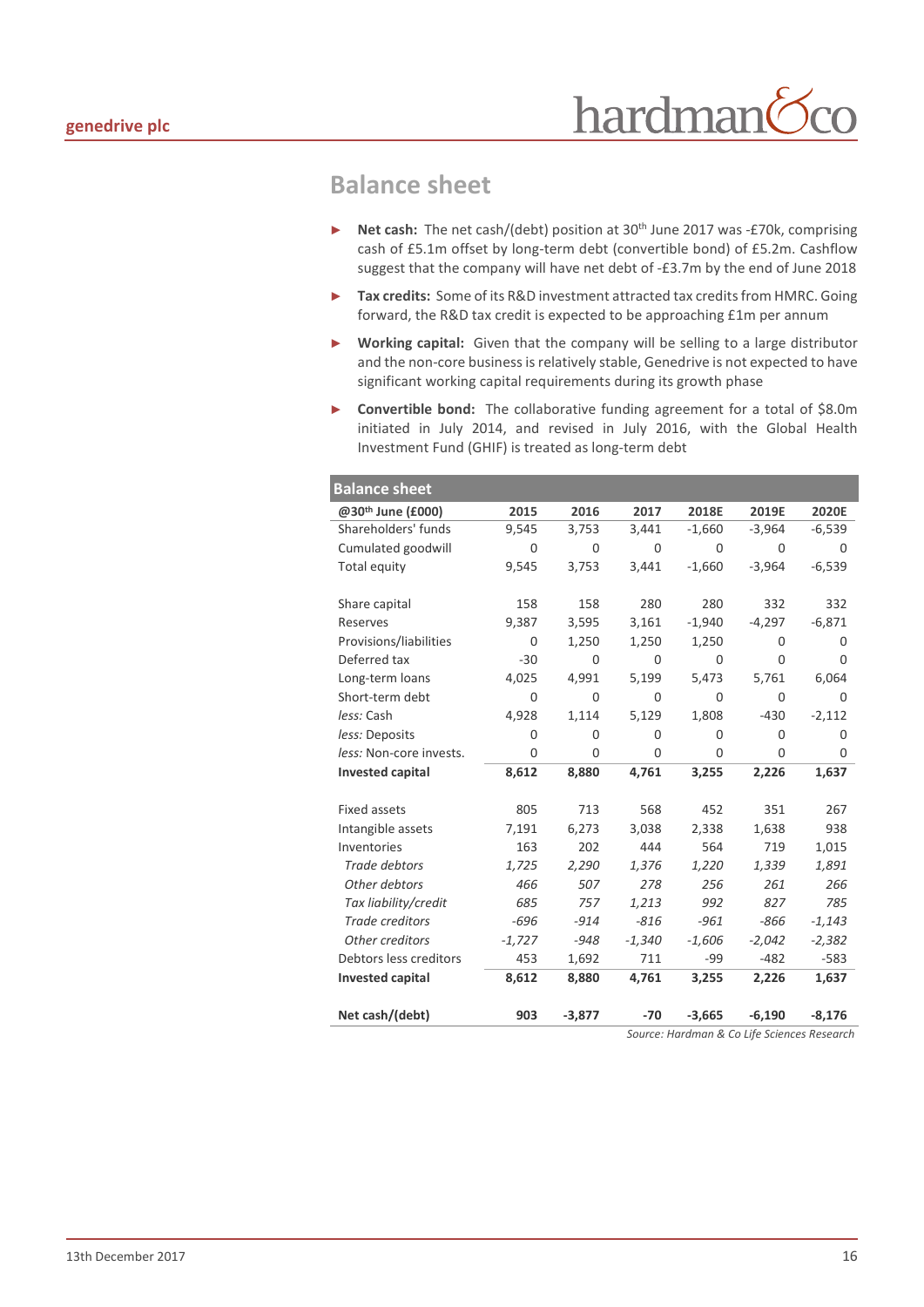## <span id="page-16-0"></span>**Cashflow**

- ► **Cashburn:** The underlying cashburn is forecast to trend downwards after fiscal 2018 to between -£2.5m, followed by -£2.0m
- ► **Working capital:** Only modest changes in working capital are anticipated given the non-core services business is stable and the supply agreement is with a large, well-capitalised distribution partner
- ► **R&D tax credit:** Payment of the amount shown in the balance sheet at the end of June 2017 has already been received; management intends to get annual claims submitted to HMRC in a timely manner
- ► **Cap-ex:** The company does not have any immediate requirement for significant expenditure for capital investment

| <b>Cashflow</b>                  |          |          |             |          |          |             |
|----------------------------------|----------|----------|-------------|----------|----------|-------------|
| Year end June (£000)             | 2015     | 2016     | 2017        | 2018E    | 2019E    | 2020E       |
| <b>Underlying EBIT</b>           | $-3,858$ | $-5,259$ | $-4,812$    | $-5,566$ | $-3,808$ | $-2,716$    |
| Depreciation                     | 241      | 240      | 216         | 216      | 216      | 216         |
| Amortisation                     | 144      | 934      | 856         | 700      | 700      | 700         |
| <i><u><b>Inventories</b></u></i> | $-163$   | $-39$    | $-242$      | $-120$   | $-155$   | $-296$      |
| Receivables                      | $-1,066$ | $-606$   | 1,266       | 156      | $-119$   | $-552$      |
| Payables                         | 107      | 689      | 284         | 145      | $-95$    | 278         |
| Change in working capital        | $-1,122$ | 44       | 1,308       | 181      | $-369$   | $-571$      |
| Exceptionals/provisions          | $-36$    | 0        | 0           | 0        | 0        | 0           |
| <b>Disposals</b>                 | 0        | $\Omega$ | $\mathbf 0$ | 0        | 0        | 0           |
| Other                            | $-202$   | $-151$   | $-162$      | $-274$   | 0        | 0           |
| Company op cashflow              | $-4,833$ | $-4,192$ | $-2,594$    | $-4,742$ | $-3,261$ | $-2,371$    |
| Net interest                     | $-196$   | $-280$   | 14          | 35       | $-141$   | $-309$      |
| Tax paid/received                | 1,513    | 691      | 757         | 1,213    | 992      | 827         |
| <b>Operational cashflow</b>      | $-3,516$ | $-3,781$ | $-1,823$    | $-3,495$ | $-2,411$ | $-1,853$    |
| Capital expenditure              | $-758$   | $-164$   | $-70$       | $-100$   | $-115$   | $-132$      |
| Sale of fixed assets             | $\Omega$ | $\Omega$ | $\Omega$    | $\Omega$ | $\Omega$ | 0           |
| <b>Free cashflow</b>             | $-4,274$ | $-3,945$ | $-1,893$    | $-3,595$ | $-2,526$ | $-1,985$    |
| <b>Dividends</b>                 | 0        | 0        | 0           | 0        | 0        | 0           |
| Acquisitions                     | 0        | 0        | 0           | 0        | $-1,250$ | 0           |
| <b>Disposals</b>                 | 0        | 0        | 0           | 0        | 0        | 0           |
| Other investments                | $\Omega$ | 0        | $\Omega$    | $\Omega$ | 0        | 0           |
| <b>Cashflow after invests.</b>   | $-4,274$ | $-3,945$ | $-1,893$    | $-3,595$ | $-3,776$ | $-1,985$    |
| Share repurchases                | $-22$    | $-44$    | 0           | 0        | 0        | 0           |
| Capital increase                 | 80       | 0        | 6,023       | 0        | 1,250    | 0           |
| Currency effect                  | 292      | $-791$   | $-323$      | 0        | 0        | $\mathbf 0$ |
| Borrowings acquired              | 589      | $\Omega$ | $\Omega$    | 0        | 0        | 0           |
| Change in net debt               | $-3,335$ | $-4,780$ | 3,807       | $-3,595$ | $-2,526$ | $-1,985$    |
| Hardman FCF/share (p)            | $-35$    | $-36$    | $-10$       | $-19$    | $-12$    | -8          |
|                                  |          |          |             |          |          |             |
| Opening net cash                 | 4,238    | 903      | $-3,877$    | $-70$    | $-3,665$ | $-6,190$    |
| Closing net cash                 | 903      | $-3,877$ | $-70$       | $-3,665$ | $-6,190$ | $-8,176$    |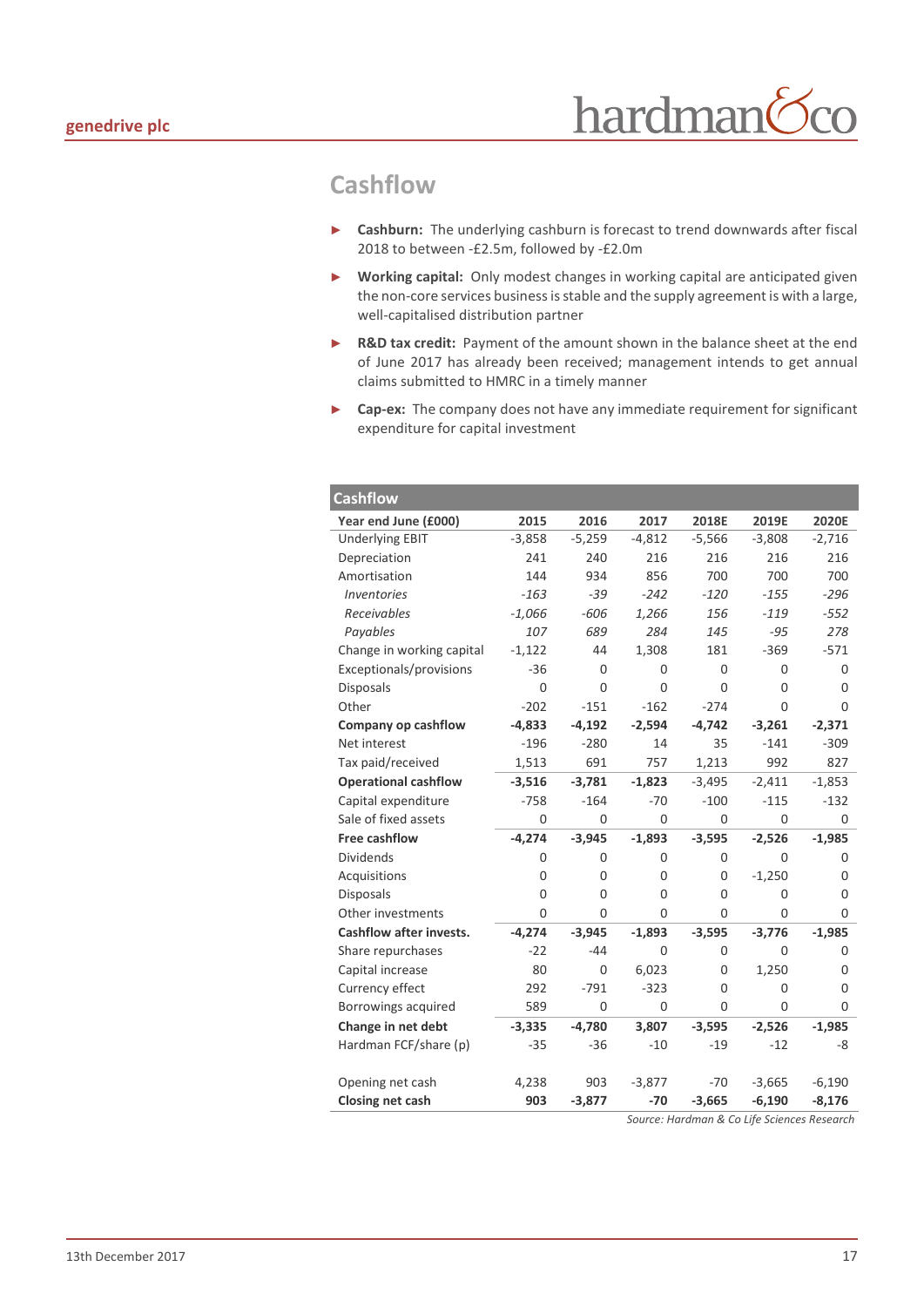#### <span id="page-17-0"></span>**Valuation**

#### **Discounted cashflow**

One method that could be used to value genedrive plc is discounted cashflow. However, given that the forecast period of three years is a) relatively short, and b) loss making and cash outflow, the NPV is wholly driven by the terminal value. The latter is derived largely from a simple growth rate which is pure guesswork and prone to large error. Therefore, this is not an appropriate methodology for a company at this stage of development and commercialisation.

#### **Comparative valuation**

What is clear is that the company has a point-of-need molecular technology at the point of commercialisation, together with some profitable non-core trading assets. To get to this point with Genedrive an estimated £30m has been invested in R&D (ca.£20m; although not exclusively on diagnostics) and working capital (ca.£10m). Another company starting afresh today would require at least £50m (£100m including FDA approvals) to reach the same stage. Therefore, the current EV of ca.£7m attributed by the market is clearly wrong.

Consequently, we have also constructed a table of comparable *in vitro* molecular diagnostics companies, preferably with an emphasis on hand-held/bench-top PoC/PoN analysis of samples, that are quoted on various stock exchanges around the world. There is a plethora of information available<sup>[5](#page-17-1)</sup> but the difficulty in making direct comparisons is that such a list includes:

- Subsidiaries of major diagnostics companies
- ► Private companies
- Distributors, rather than IP holders/originators, of diagnostic products

Consequently, we have selected the companies that are operating in the same field and are direct competitors to genedrive plc, and companies that have similar offerings but are operating in a different field.

| <b>Comparative valuation</b> |               |            |            |                |            |             |             |                     |
|------------------------------|---------------|------------|------------|----------------|------------|-------------|-------------|---------------------|
| Company                      | <b>Abbott</b> | Danaher    | genedrive  | <b>MedMira</b> | Omega      | <b>OPKO</b> | Orasure     | <b>Trinity Bio.</b> |
| <b>Ticker</b>                | <b>ABT</b>    | <b>DHR</b> | <b>GDR</b> | MIR.V          | <b>ODX</b> | <b>OPK</b>  | <b>OSUR</b> | <b>TRIB</b>         |
|                              | <b>USD</b>    | <b>USD</b> | GBPp       | <b>CAD</b>     | GBPp       | <b>USD</b>  | <b>USD</b>  | <b>USD</b>          |
| Share price                  | 54.9          | 93.2       | 36.0       | 0.03           | 20.5       | 5.5         | 17.3        | 5.5                 |
| Shares in issue (m)          | 1,740.6       | 695.6      | 18.7       | 658.5          | 127.0      | 559.4       | 60.7        | 24.0                |
| Market cap (lcm)             | 95,629        | 64,831     | 6.7        | 19.8           | 26.1       | 3,076.8     | 1051.7      | 132.2               |
| Mkt cap $(fm)$               | 70,836        | 48,023     | 6.7        | 11.4           | 26.1       | 2,279.1     | 779.0       | 97.9                |
|                              |               |            |            |                |            |             |             |                     |
| Cash                         | 11,199        | 649        | 5.1        | 0.1            | 3.7        | 100.4       | 160.1       | 62.5                |
| Debt                         | $-23,521$     | $-10,909$  | $-5.2$     | $-7.2$         | $-0.4$     | $-44.7$     | 0.0         | $-95.3$             |
| $EV$ ( $lcm$ )               | 107,951       | 75,091     | 6.8        | 12.4           | 22.8       | 3,021.1     | 891.5       | 165.0               |
| EV(Em)                       | 79,963        | 55,623     | 6.8        | 7.1            | 22.8       | 2.237.8     | 660.4       | 122.2               |
|                              |               |            |            |                |            |             |             |                     |
| 2017E sales                  | 27,000        | 17,000     | 5.5        | 0.8            | 14.5       | 1,000.0     | 150.0       | 100.0               |
| EV/sales                     | 4.0x          | 4.4x       | 1.2x       | 15.5x          | 1.6x       | 3.0x        | 5.9x        | 1.7x                |

*Prices/Currencies taken at close of business on 12th December 2017; lcm = local currency millions Source: Company reports; Hardman and Co Life Sciences Research*

<span id="page-17-1"></span> 5 [http://www.researchandmarkets.com/research/cq8l42/the\\_top\\_200](http://www.researchandmarkets.com/research/cq8l42/the_top_200) The Top 200 Point-Of-Care Diagnostics Companies Worldwide, 2016.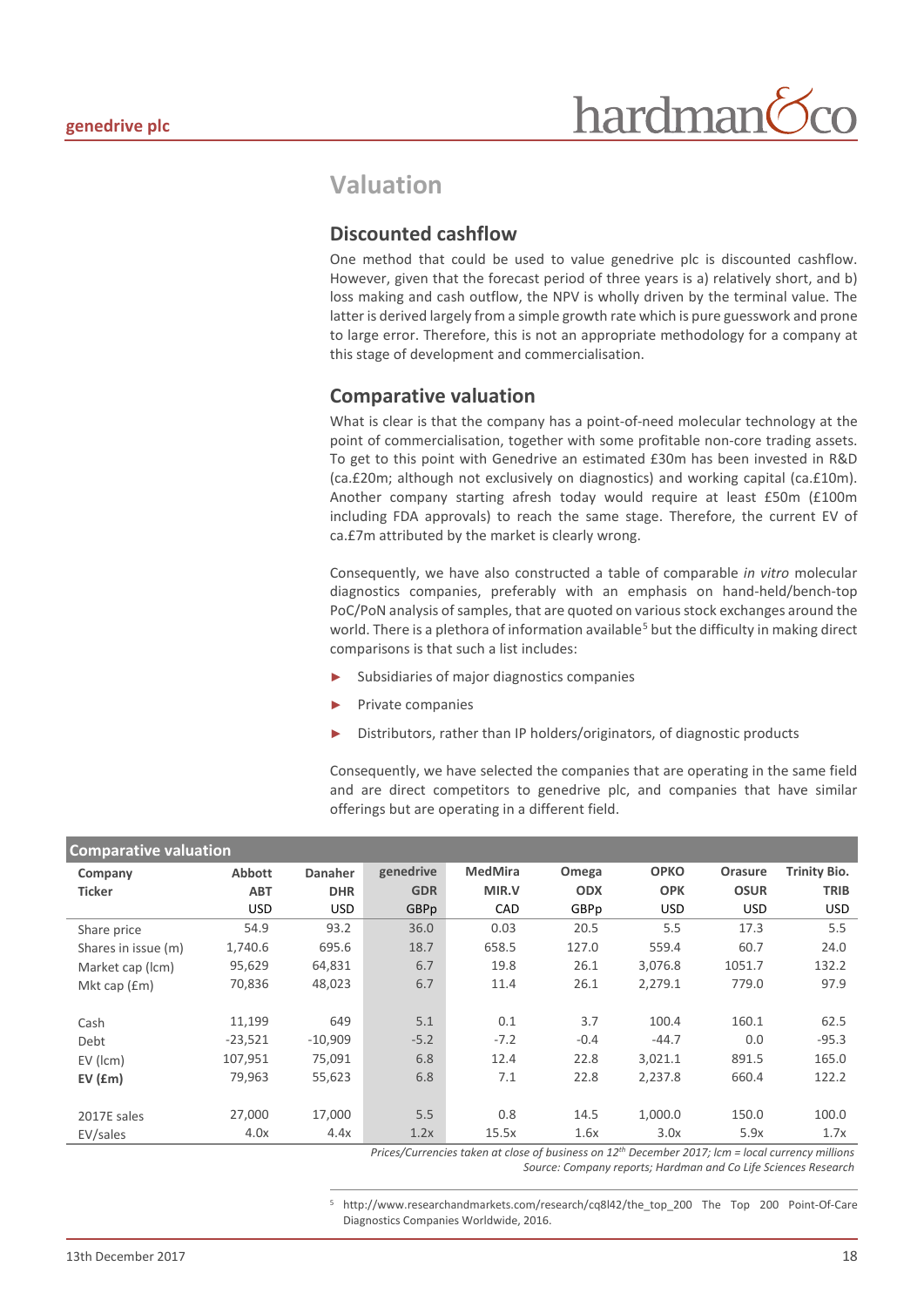

- Enormous difference in the annual sales of this group of companies, ranging from \$0.8m to \$27.0bn
- Wide range of enterprise values attributed by various markets with EV/sales from 1.2x (genedrive plc) to 15.5x (MedMira Inc), with a weighted average 4.1x heavily influenced by the two very large IVD players
- Noticeable disconnect among valuations ascribed to companies, including genedrive plc, by the UK markets compared to US corporates

The problem with peer comparisons is that they only reflect a point in time valuation. Whereas some companies in the table have established sales and profits from their activities, genedrive plc is only just at the point of launch and, therefore, on the cusp of realising the commercial potential of its investment activities. Under such circumstances, the valuation point used, in this case 2017 sales, does not necessarily provide a proper comparison. For example, the EV/sales for genedrive plc starts to fall based on fiscal 2020 forecasts when Genedrive assays start to drive the business.

| gendrive plc - EV/sales |      |       |       |              |
|-------------------------|------|-------|-------|--------------|
| Year end June           | 2017 | 2018E | 2019F | <b>2020E</b> |
| Sales (£m)              | 5.79 | 5.13  | 5.63  | 7.95         |
| EV/sales                | 1.2x | 1.3x  | 1.2x  | 0.9x         |

*Source: Hardman & Co Research Life Sciences Research*

#### **M&A activity**

Once the commercial success of new technology has been established, there is no shortage of interest from the major *in vitro* diagnostics players in acquiring it. However, the most recent activity has centred on the large players filling gaps in their portfolios through the addition of other established IVD companies, rather than investing in early breakthrough technology. This suggests that genedrive plc will need to show sales transaction through its commercial partners before it become a potential take-over target.

- ► **Abbott Labs** closed its protracted acquisition of **Alere** in October 2017 at a reduced price of ca.\$6.9bn (including debt, less cash), ascribing an EV/sales multiple of 3.9x
- ► **Danaher** closed the acquisition of **Cepheid** in November 2016 at \$53 per share valuing the company at just over \$4bn and ascribing an EV/sales take-out multiple of 6.4x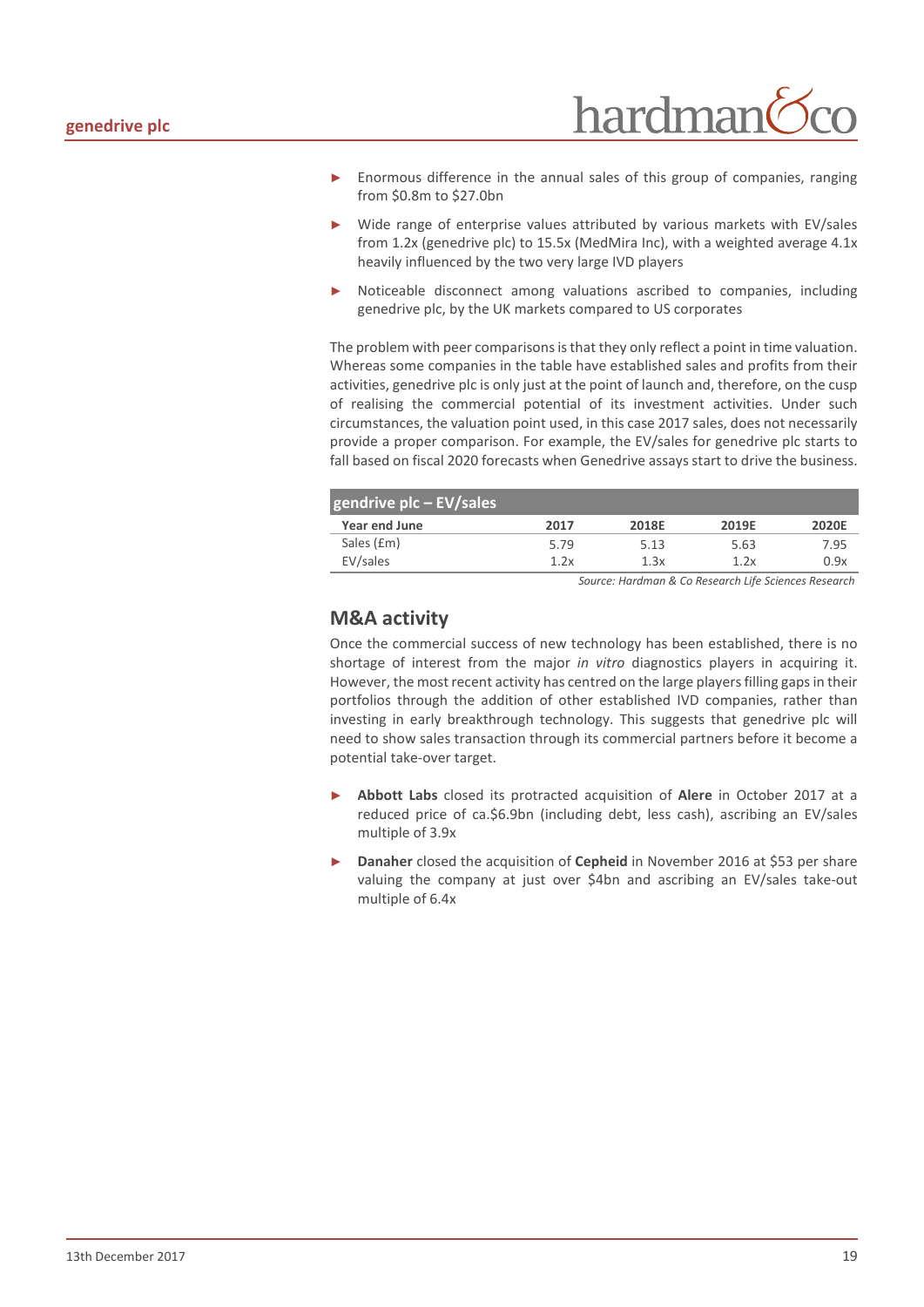

## <span id="page-19-0"></span>**Company matters**

#### **Registration**

Incorporated in the UK with company registration number: 06108621

#### **Registered Office**

48 Grafton Street Manchester MX13 9XX

#### +44 161 606 7258

www.genedriveplc.com

## <span id="page-19-1"></span>**Board of Directors**

| <b>Board of Directors</b>      |                    |                    |              |        |  |  |
|--------------------------------|--------------------|--------------------|--------------|--------|--|--|
| <b>Position</b>                | <b>Name</b>        | <b>Nominations</b> | Remuneration | Audit  |  |  |
| Chairman                       | Ian Gilham         | M                  | M            | M      |  |  |
| <b>Chief Executive Officer</b> | David Budd         |                    |              |        |  |  |
| Chief Financial Officer        | Matthew Fowler     |                    |              |        |  |  |
| <b>Managing Director</b>       | Dr Catherine Booth |                    |              |        |  |  |
| Non-executive director         | Roger Lloyd        | M                  | M            | M      |  |  |
| Non-executive director         | Robert Nolan       | M                  | M            | M<br>. |  |  |

*M = member; C = chair Source: Company reports*

#### *Ian Gilham – Non-executive Chairman*

Alongside his responsibilities as non-executive chairman of genedrive plc, having been appointed on the May  $11<sup>th</sup>$  2015, Dr Gilham is also non- executive chairman if three life sciences companies, Horizon Discovery, Multiplicom NV and Biosurfit SA. He was formally Chief Executive Officer of Axis-Shield plc and is Director and founder of Stowhealth Ltd, an advisory service for private equity and corporate finance organisations investing in clinical diagnostics and medical devices. Dr. Gilham behaved as interim Chief Executive Officer for genedrive plc from the 4<sup>th</sup> of August 2015 till the appointment of David Budd announced on the January 13<sup>th</sup> 2016.

#### *David Budd – Chief Executive Officer*

David joined genedrive plc on 1st March 2016. He has over 20 years of international commercial and operational experience in the diagnostics and medical devices field, launching multiple diagnostics products into international markets. He joins from Leica Biosystems (a Danaher company), a fast growing organization where he served as General Manager of Leica Biosystems Amsterdam. David previously served as Commercial Director at Leica Biosystems Newcastle, with global responsibility for marketing, market research and product launches for diagnostic tests. Prior to joining Leica Biosystems, David's previous roles included Point-of-Care, molecular, and central laboratory marketing and commercialization responsibilities as a Director of Marketing at Siemens Healthcare Diagnostics, Business Unit Leader at Bayer Diagnostics UK, and Sales Manager at Visible Genetics Inc.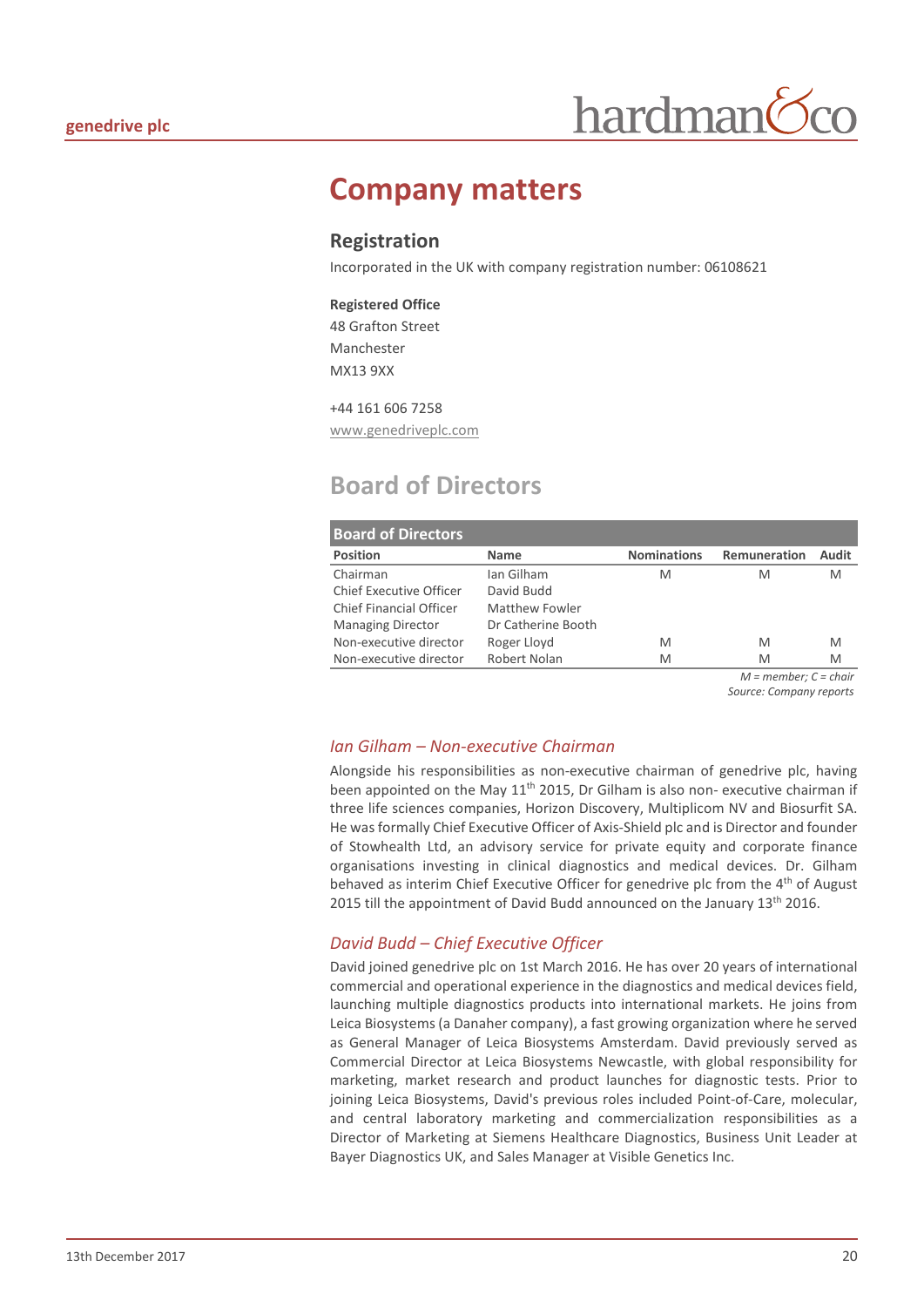## hardman

#### *Matthew Fowler –Chief Financial Officer*

Matthew Fowler was appointed Chief Financial Officer and a Director of the Company on 13 December 2016. Matthew has extensive experience in senior positions in the manufacturing, power, and support services industries. Prior to this new position, Matthew was Group Financial Controller of Scapa Group plc, where he was responsible for shaping and managing finance, strategy development, and other core processes. Before Scapa, Matthew was Finance Manager for three years at British Nuclear Group. Matthew trained and qualified in the audit department of Deloitte & Touche.

#### *Dr Catherine Booth – Managing Director, Contract Research Services*

Catherine is a co-founder of genedrive plc and prior to starting genedrive plc she worked for ten years with Professor Chris Potten at the Paterson Institute. Whilst at the Paterson Institute, she developed many pre-clinical assays. This knowledge is at the core of the genedrive plc contract Research Service. Catherine received her Ph.D. from Emmanuel College, University of Cambridge.

#### *Dr Roger Lloyd – Non-Executive Director*

Roger joined the Board as a non-executive director on 1 July 2007. Trained as a biochemist, Roger has 37 years' experience in the healthcare and biotechnology sector, particularly in the areas of strategic planning and business development. International business management with ICI Plc and AstraZeneca Plc included living and working in the United States and Germany, and having territorial responsibilities for Europe, Japan, Korea, Mexico and the Middle East. As Executive Director of Global Licensing at AstraZeneca he personally completed 24 transactions. He operates as a Board Adviser in the Biotech sector.

#### *Dr Robert Nolan – Non-Executive Director*

Robert has been a non-executive director of the Company since 2004. Having gained US post-doctoral experience at Dartmouth Medical School and MIT, he joined SANDOZ Forschungsinstitut in Vienna in 1972 to work on mechanism of antibiotic action and was also co-opted on to Sandoz global strategic planning group. He joined ICI pharmaceuticals (which became AstraZeneca) in 1979 to head up a natural products discovery programme and subsequently joined their product licensing group. He brings with him a wealth of expertise in partnering and licensing negotiations with both small biotechnology and large pharmaceutical companies. Prior to his retirement he was Director, Global Licensing, at AstraZeneca. He is also a non-executive director of Phico Therapeutics Ltd.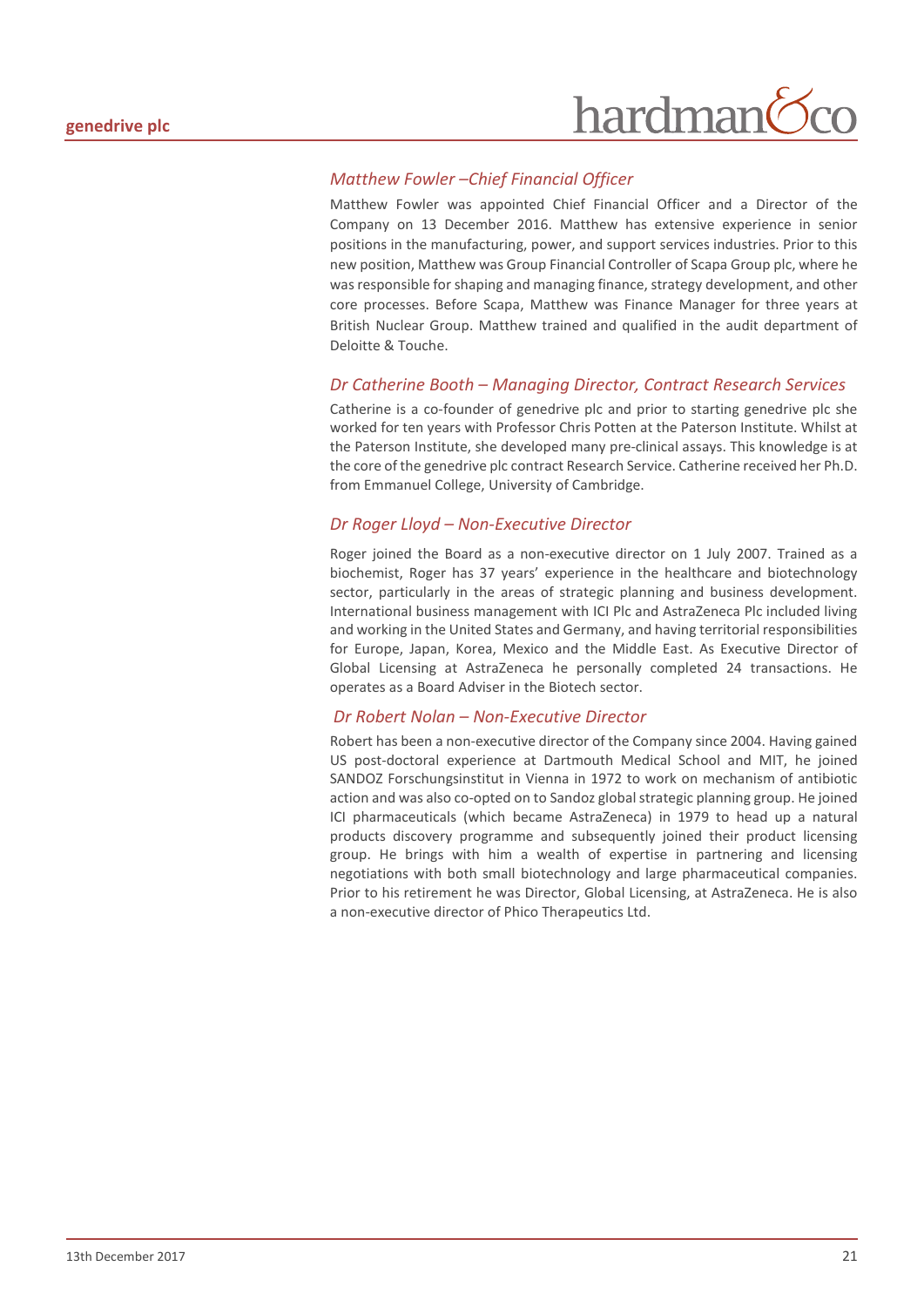### <span id="page-21-0"></span>**Share capital**

Since incorporation, genedrive plc has issued shares to the value of £20.15m gross, mostly for working capital purposes. Some shares have been issued directly to the vendors as consideration/earn-outs related to acquisitions. The most relevant share issues are shown in the table below. Together with the cash raised at IPO, genedrive plc has had six share Placings. There are currently 18.69m shares in issue.



*£20m of capital raised to fund the working capital of the business to date*

*Directors own 8.2% of the enlarged* 

*genedrive plc has received £1.3m of non-equity grant funding…*

*…with a further £0.5m recently* 

*share capital*

*awarded*

*Source: Company reports; RNS announcements*

The Directors own 8.2% of the equity and are further incentivised by the share option scheme, which currently has 1.82m (10% dilution) outstanding at an average price of 227p. genedrive plc has good institutional support, with 47% of the issued share capital in the hands of five institutions.

Also, the company has received €1.5m/£1.3m of non-equity funding in the form of research grants. This was part of an €6.0m consortium project with Institut Pasteur, amongst others, to develop accurate and sensitive PoC hepatitis C assays. A further £0.48m Innovate grant has been awarded to develop a disposable centrifuge-free plasma separation consumable device over the next two years.

| Relevant genedrive plc share issues |           |               |       |        |            |           |
|-------------------------------------|-----------|---------------|-------|--------|------------|-----------|
| Comment                             | Date      | <b>Shares</b> | Price | Raised | Shares o/s | Valuation |
|                                     |           | (1000)        | (p)   | f(m)   | ('000)     | $f$ (£m)  |
|                                     | 2007      |               |       |        | 4,045.6    |           |
| IPO at 124p                         | Apr-07    | 2,512.5       | 124   | 2.60   | 6.538.1    | 8.11      |
| Placing at 163p per share           | Nov-07    | 653.8         | 163   | 1.07   | 7.191.9    | 11.72     |
| Placing at 400p per share           | Nov-09    | 720.0         | 400   | 2.90   | 7.934.0    | 31.74     |
| Placing at 350p per share           | $Nov-11$  | 793.4         | 350   | 2.78   | 8.727.4    | 30.55     |
| Placing at 545p per share           | Dec-12    | 793.4         | 545   | 4.32   | 9.659.7    | 52.65     |
| Visible Genomics earn-out           | $Jun-15$  | 491.2         |       |        | 10.564.4   |           |
| Placing at 80p per share            | $July-16$ | 8,125.0       | 70    | 6.50   | 18,689.4   | 15.0      |
| <b>Total</b>                        |           |               |       | 20.15  | 18,689.4   |           |

*Source: Company announcements; Hardman & Co Life Sciences Research*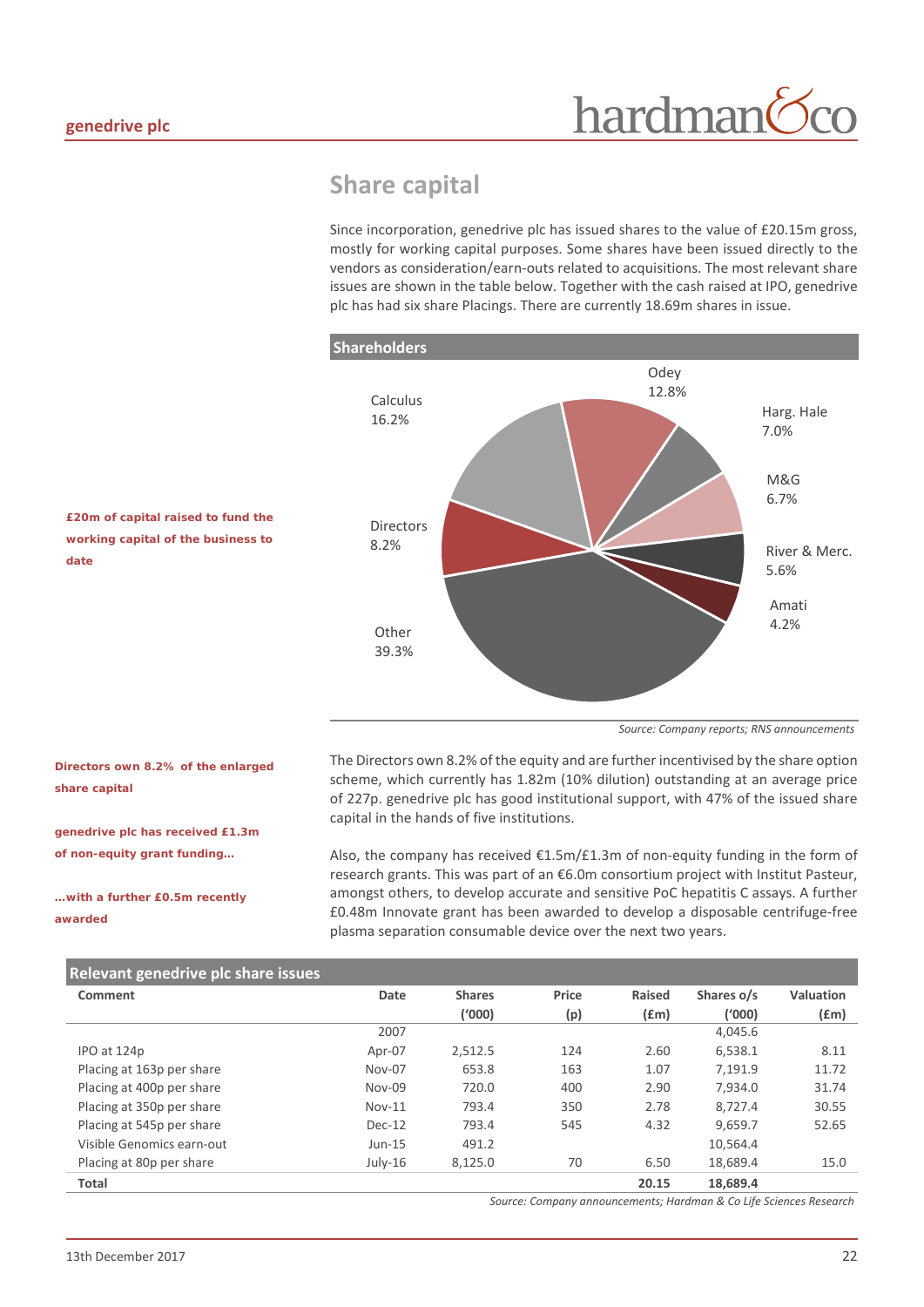```
hardman
```
#### **Use of funds**

The capital increase in July 2016 was needed by the new leadership team to enact the remodelled strategy and to take advantage of its leading position in point-of-care molecular diagnostics. Of the gross £6.5m funds raised, net funds of £6.0m were allocated broadly as follows:

- £2.4m (40%) for development, testing and validation work to expand the assay menu from the original TB test into the other infectious diseases
- ► £1.2m (20%) to obtain regulatory approvals and via CE Mark for the hepatitis C test
- ► £0.9m (15%) to support commercial activities and provide partner support for the assays and also for business development
- £1.5m (25%) for group infrastructure including capital expenditure, manufacturing and quality assurance

#### **Collaborative funding agreement**

More recently, funding has been derived from a convertible bond which was part of a collaborative funding agreement in July 2014 with the Global Health Investment Fund (GHIF). Under the terms of the agreement, genedrive plc issued a five-year convertible bond totalling \$8.0m (£4.7m at USD1.70 at time of signing), maturing on  $21<sup>st</sup>$  July 2019. In return, genedrive plc agreed to make its technology platform available for sale in emerging markets under a pricing framework that reflected the needs of those in low- to middle-income countries. As part of the recent Placing, the Terms of the GHIF bond were revised, with the maturity date being extended by two years to 21<sup>st</sup> July 2021 and with the bond being split into two tranches. The GHIF Amendment Agreement was conditional on the closure and receipt of Placing funds no later than 31<sup>st</sup> July 2016, which has been achieved.

#### *Revised bond terms*

- **Coupon:** The Bond carries a coupon of 5% paid semi-annually in arrears (unchanged)
- Tranche 1: GHIF has the option to convert \$2.0m of the Bond into 788,288 Ordinary Shares at a conversion price of 150p at any time up to 15 May 2019
- Tranche 2: GHIF has the option to convert the remaining \$6.0m 726,060 Ordinary Shares at a conversion price of 489p at any time up to 15 May 2019
- genedrive plc has the option to convert Tranche 1 into Ordinary Shares if the closing price for 20 consecutive days is greater than or equal to 250p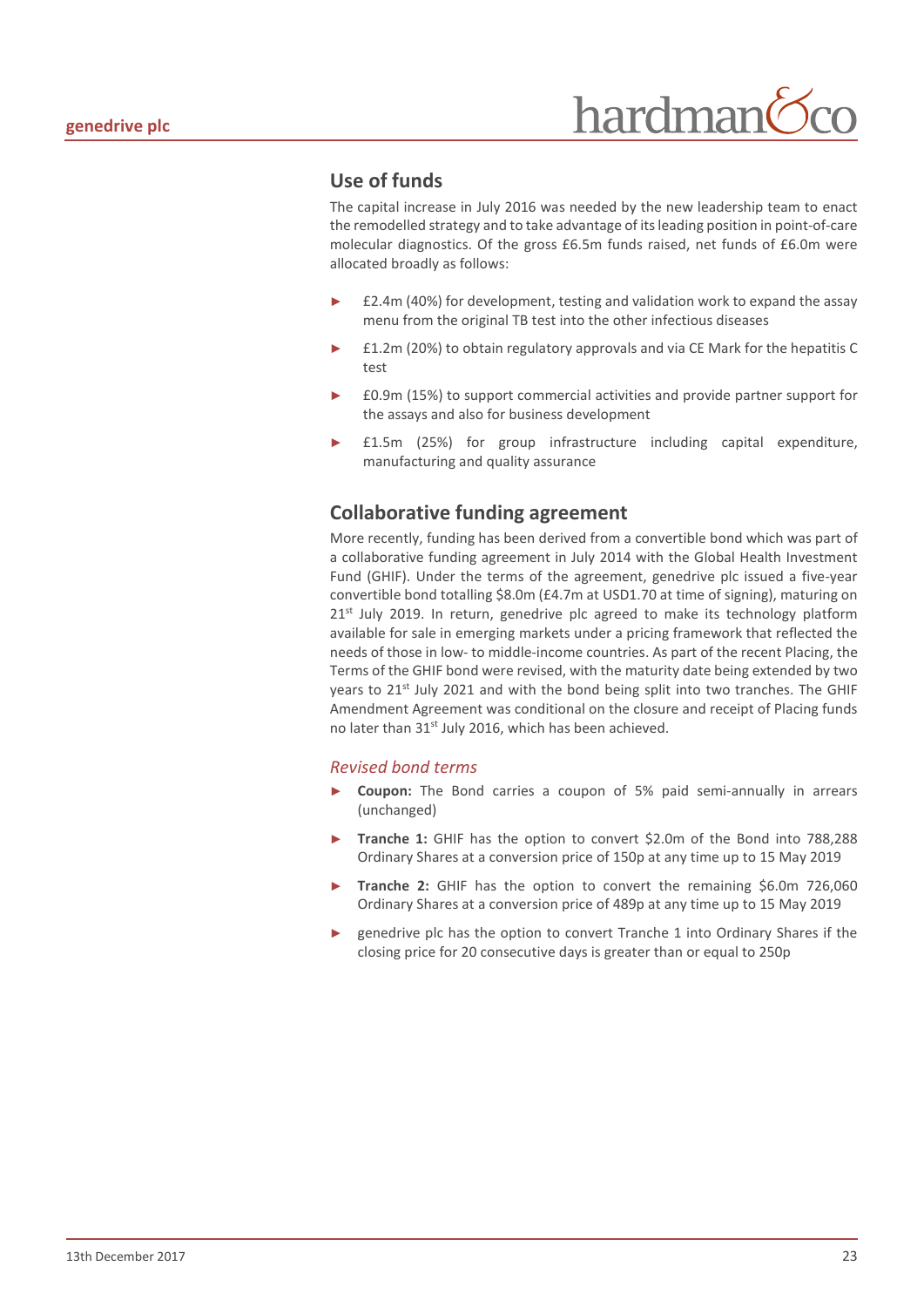## <span id="page-23-0"></span>**Risks**

#### **General**

Investments in small early stage companies carry a significant risk and investors must be aware of this fact. In our opinion, the following risks are particularly relevant. Each of them could have an impact on time to reach market, cash flow breakeven and profitability.

#### **Development risk**

Given the development of its Genedrive platform and assays, genedrive plc has undertaken a significant number of activities relating to the launch of new products, therapies and services. However, as recognised by the company, there can be no guarantee that these developments will meet the technical and intellectual property hurdles required for a commercial launch to be undertaken.

#### **Competition**

The PoC/PoN diagnostics market is commercially attractive (see Global Market Opportunity, page 13), especially in emerging markets given the WHO's continued focus on facilitating more efficient diagnostics and advances in diagnostic technology by a number of companies. Competition in the market is increasing, which should be a strong consideration for genedrive plc especially given that other established and well capitalised diagnostics companies are also working to utilise the commercialisation opportunities available to genedrive plc. Fierce competition exists not only in emerging markets, but also in the developed world which is important, should genedrive plc seek to commercialise its HCV assay beyond emerging markets.

#### **Key markets**

genedrive plc are initially focussing the launch of Genedrive on emerging markets in which there may be risks affiliated with these countries' ability to pay and where support of non-governmental organisations such as the WHO can be needed for commercial success. Consequently, genedrive plc may consider expanding to developed markets, especially given the potential of their HCV assay, in which case existing competition in the developed market should be considered (see above 'competition').

#### **Regulatory**

Despite having achieved regulatory approval for the launch of its Genedrive MTB assay in India, approval for the Genedrive platform/assays will be needed in other markets. The time to achieve this could potentially slow down commercialisation. Furthermore, the continuation of clinical trials requires liaison with regulatory bodies, thereby potentially increasing costs should the company need to invest in personal to provide this skillset. genedrive plc has employed a business development advisor in India, and may adopt a similar strategy in other markets*.* 

#### **Financing risk**

genedrive plc raised £6.0m net proceeds from a Placing in July 2016. This refinancing means that the company does have cash presently, however, this is offset by the \$8m GHIF Convertible Bond, which must be considered as long-term debt repayable in 2019. Furthermore, the Group, directly or indirectly, is somewhat reliant on funding from philanthropic organisations, which can be unpredictable.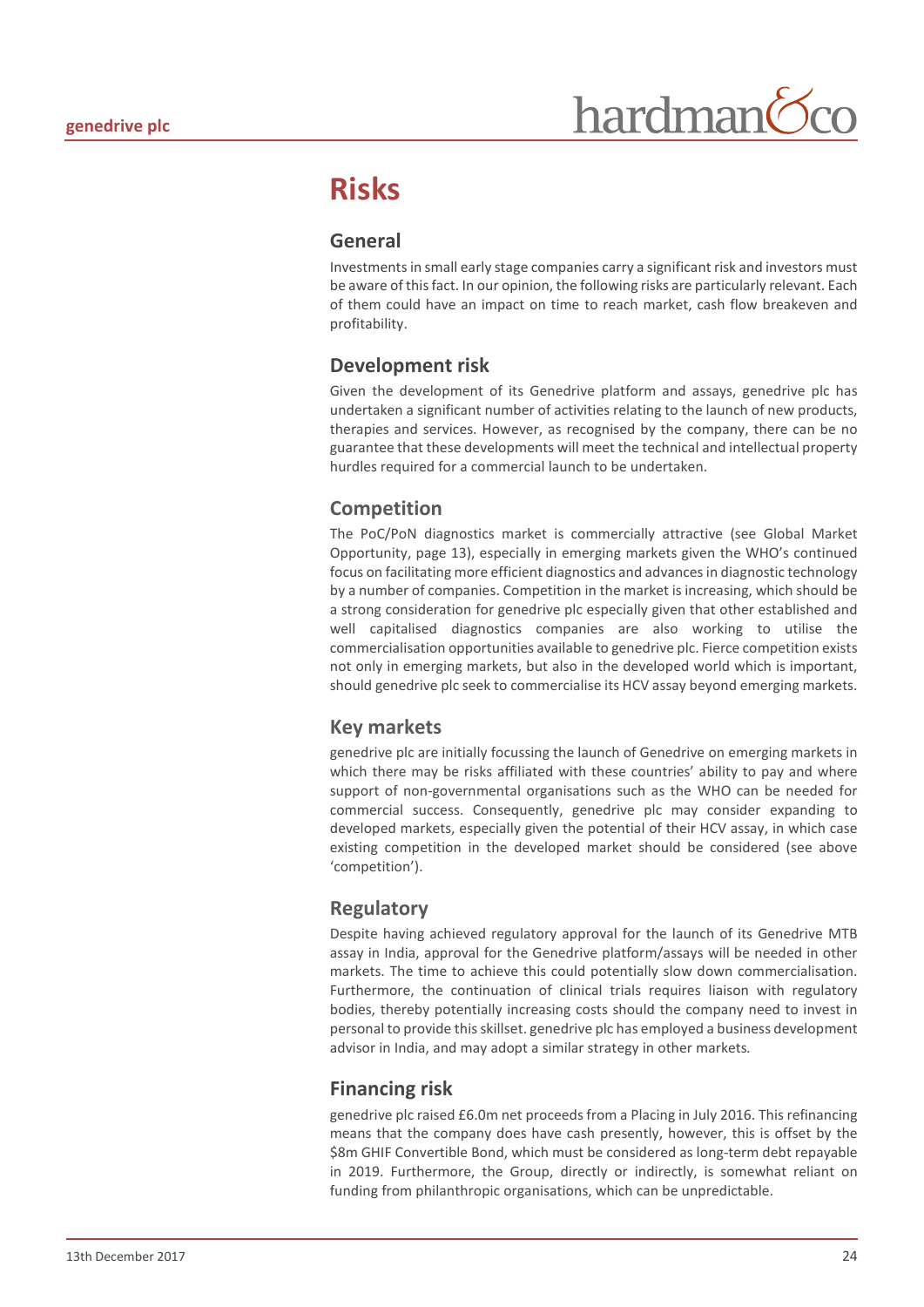#### **genedrive plc**



## <span id="page-24-0"></span>**Glossary**

| APHL                          | Association of Public Health Laboratories                                                                                                                                                  |
|-------------------------------|--------------------------------------------------------------------------------------------------------------------------------------------------------------------------------------------|
| Biomarkers/biological markers | A naturally occurring molecule, gene, or characteristic by which a particular<br>pathological or physiological process, disease, etc. can be identified.                                   |
| <b>Buccal</b>                 | Relating to the mouth or cheek                                                                                                                                                             |
| Epithelial tissue             | Thin layer of tissue that provides a barrier between the body and the environment.                                                                                                         |
| FP7 Grant                     | European Commission's 7 <sup>th</sup> Framework Programme                                                                                                                                  |
| Genotype                      | The genetic composition of an individual organism.                                                                                                                                         |
| <b>HBV</b>                    | Hepatitis B viral infection                                                                                                                                                                |
| <b>HCV</b>                    | Hepatitis C viral infection                                                                                                                                                                |
| <b>HIV</b>                    | Human immunodeficiency virus                                                                                                                                                               |
| IL28B assay                   | The test related to testing for the IL28B gene involved in the immune response to<br>certain viruses, including HCV                                                                        |
| <b>IVD</b>                    | In vitro Diagnostics                                                                                                                                                                       |
| <b>MDRTB</b>                  | Multi-drug resistant TB                                                                                                                                                                    |
| MTB/RIF                       | The Genedrive assay for identification of MTB and MTB's resistance to rifampicin                                                                                                           |
| Patient stratification        | individual and group tailoring of therapies and diets depending on patients' genetic<br>make-up and molecular profiling                                                                    |
| PoC                           | Point-of-Care                                                                                                                                                                              |
| PoN                           | Point-of-Need                                                                                                                                                                              |
| RFID technology               | Radio-frequency identification - the wireless use of electromagnetic fields to<br>transfer data                                                                                            |
| Rifampicin                    | An antibiotic drug that is commonly used to treat tuberculosis                                                                                                                             |
| Sputum                        | A mixture of saliva and mucus coughed up from the respiratory tract, typically as a<br>result of infection or other disease and often examined microscopically to aid<br>medical diagnosis |
| Stem cells                    | Cells derived from early embryos that have the capability of generating every type<br>of tissue in the body                                                                                |
| TB                            | Tuberculosis $-$ an infectious disease caused by infection with the Mycobacterium<br>tuberculosis (MTB) bacterium                                                                          |
| <b>WHO</b>                    | World Health Organisation                                                                                                                                                                  |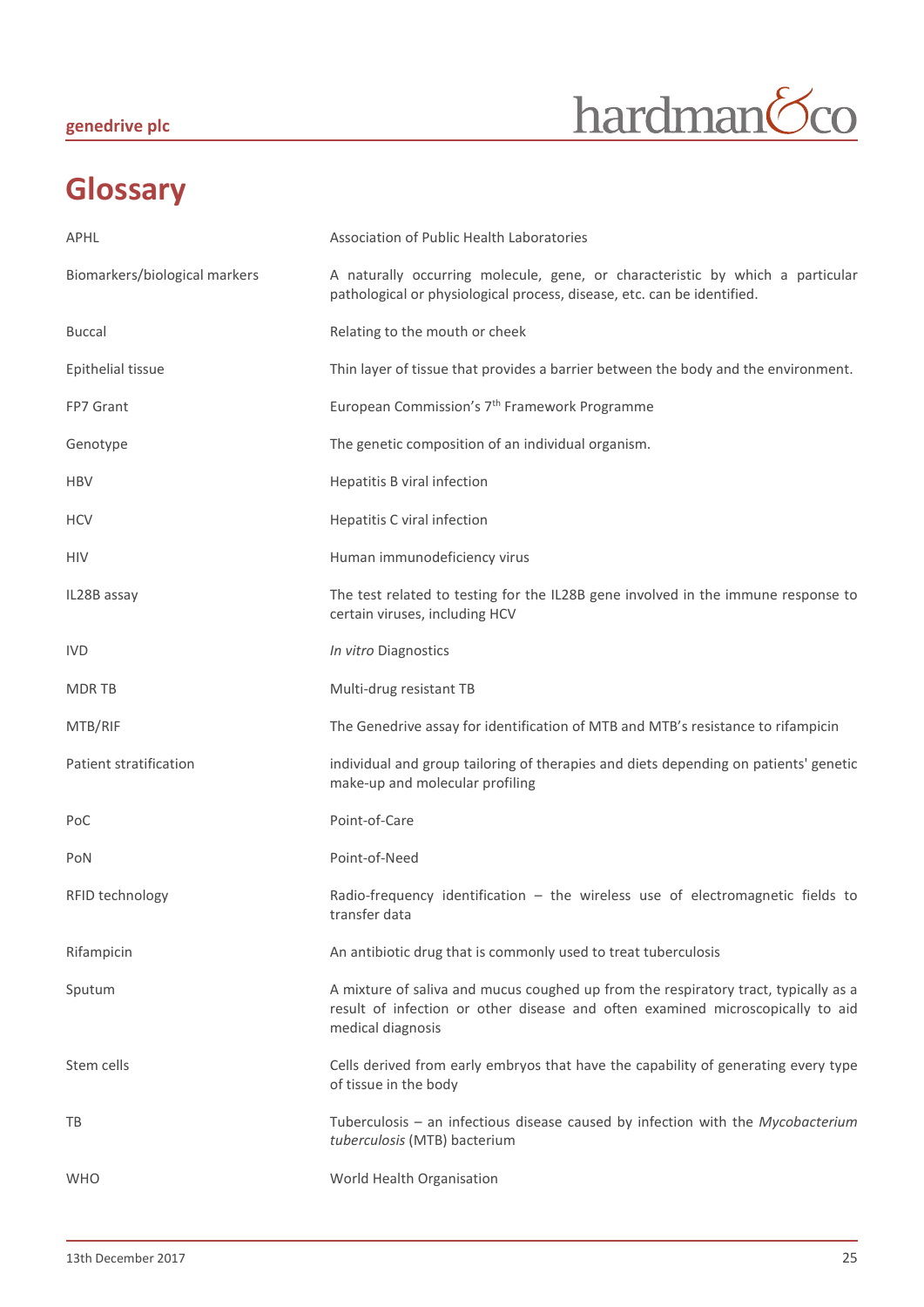## <span id="page-25-0"></span>**References & Acknowledgements**

http://www.treatmentactiongroup.org/hcv/factsheets/il28b Hepatitis C and the IL28B Gene, TAG Treatment Action Group

[http://www.researchandmarkets.com/research/cq8l42/the\\_top\\_200](http://www.researchandmarkets.com/research/cq8l42/the_top_200) The Top 200 Point-Of-Care Diagnostics Companies Worldwide 2016

Mohd Hanafiah K, Groeger J, Flaxman AD, Wiersma ST. Global epidemiology of hepatitis C virus infection: new estimated of age-specific antibody to HCV seroprevalence. Hepatology (2013), 57, 1333-1342.

www.mcgill.ca/tb/files/tb/tb\_diagnostics\_market\_in\_select\_high burden countries current market and future opportunities for novel diagnostics.pdf

#### **The following websites have been regularly visited and referenced whilst researching this document:**

www.alere.com

[www.atlasgenetics.com](http://www.atlasgenetics.com/)

[www.cepheid.com](http://www.cepheid.com/)

[www.enigmadiagnostics.com](http://www.enigmadiagnostics.com/)

[www.Genedrive.co.uk](http://www.epistem.co.uk/)

[www.Genedrive.com](http://www.genedrive.com/)

[www.quantumdx.com](http://www.quantumdx.com/)

www.wave80.com

[www.who.int/en](http://www.who.int/en)

**Genedrive® is a Registered Trade Mark of genedrive plc GeneXpert® is a Registered Trade Mark of Cepheid Inc. TrueLab® is a Registered Trade Mark of Molbio Diagnostics Q-POC® is a Registered Trade Mark of QuantuMDx Ltd**

**All graphics reproduced with permission from the clearly identified sources**

We would like to acknowledge the work of our summer intern, Summaya Mughal, who undertook all the early research and the initial drafting of this report, which was invaluable.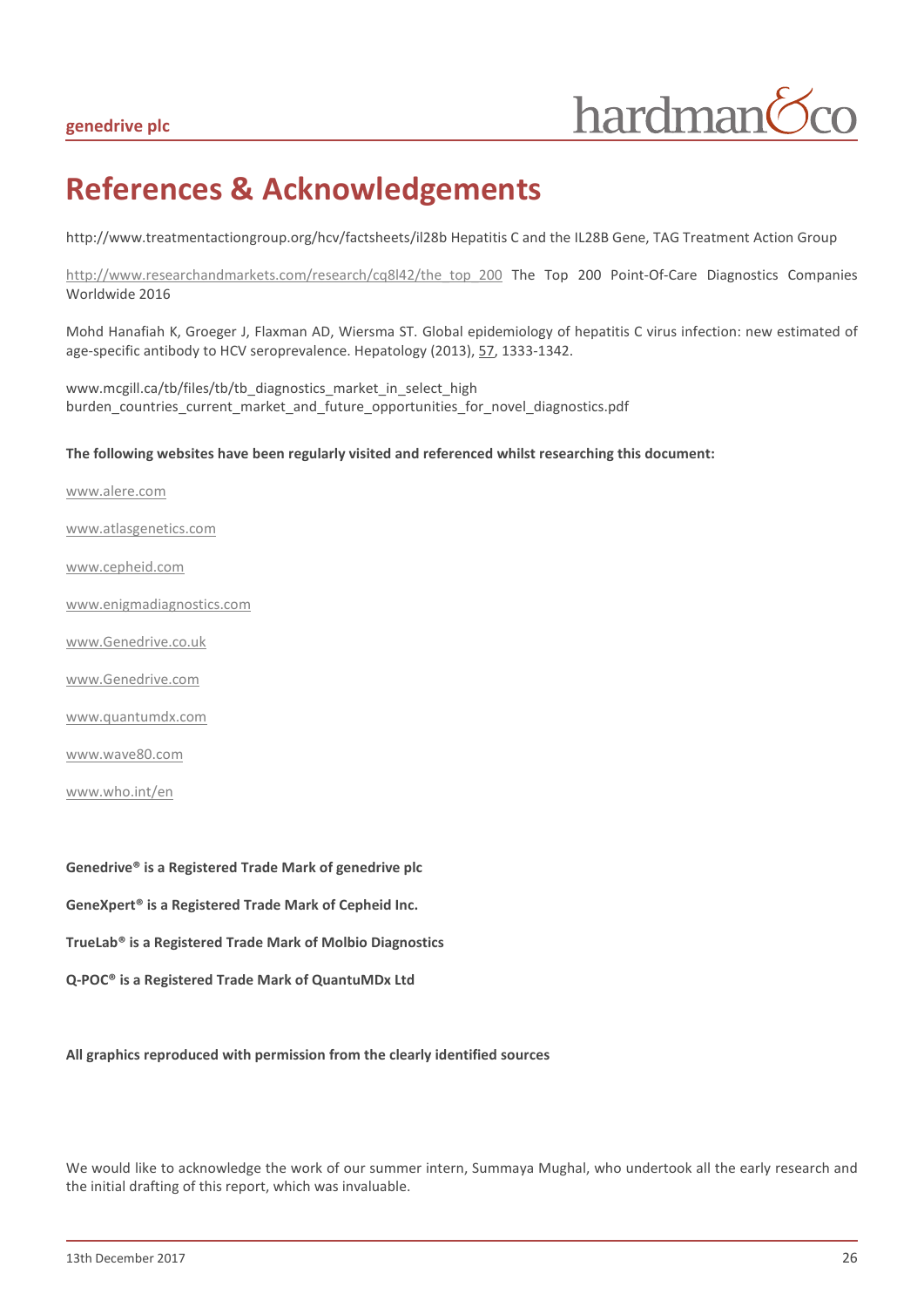#### **genedrive plc**



## <span id="page-26-0"></span>**Disclaimer**

*Hardman & Co provides professional independent research services. Whilst every reasonable effort has been made to ensure that the information in the research is correct, this cannot be guaranteed.*

*The research reflects the objective views of the analysts named on the front page. However, the companies or funds covered in this research may pay us a fee, commission or other remuneration in order for this research to be made available. A full list of companies or funds that have paid us for coverage within the past 12 months can be viewed a[t http://www.hardmanandco.com/](http://www.hardmanandco.com/)*

*Hardman & Co has a personal dealing policy which debars staff and consultants from dealing in shares, bonds or other related instruments of companies which pay Hardman for any services, including research. They may be allowed to hold such securities if they were owned prior to joining Hardman or if they were held before the company appointed Hardman. In such cases sales will only be allowed in limited circumstances, generally in the two weeks following publication of figures.* 

Hardman & Co does not buy or sell shares, either for its own account or for other parties and neither does it undertake investment business. We may provide *investment banking services to corporate clients.* 

*Hardman & Co does not make recommendations. Accordingly, we do not publish records of our past recommendations. Where a Fair Value price is given in a research note this is the theoretical result of a study of a range of possible outcomes, and not a forecast of a likely share price. Hardman & Co may publish further notes on these securities/companies but has no scheduled commitment and may cease to follow these securities/companies without notice.*

*Nothing in this report should be construed as an offer, or the solicitation of an offer, to buy or sell securities by us.*

*This information is not tailored to your individual situation and the investment(s) covered may not be suitable for you. You should not make any investment decision without consulting a fully qualified financial adviser.*

*This report may not be reproduced in whole or in part without prior permission from Hardman &Co.*

*Hardman Research Ltd, trading as Hardman & Co, is an appointed representative of Capital Markets Strategy Ltd and is authorised and regulated by the Financial Conduct Authority (FCA) under registration number 600843. Hardman Research Ltd is registered at Companies House with number 8256259. However, the information in this research report is not FCA regulated because it does not constitute investment advice (as defined in the Financial Services and Markets Act 2000) and is provided for general information only.*

*Hardman & Co Research Limited (trading as Hardman & Co) 35 New Broad Street London EC2M 1NH T +44 (0) 20 7194 7622*

*Follow us on Twitter @HardmanandCo (Disclaimer Version 3 – Effective from May 2017)*